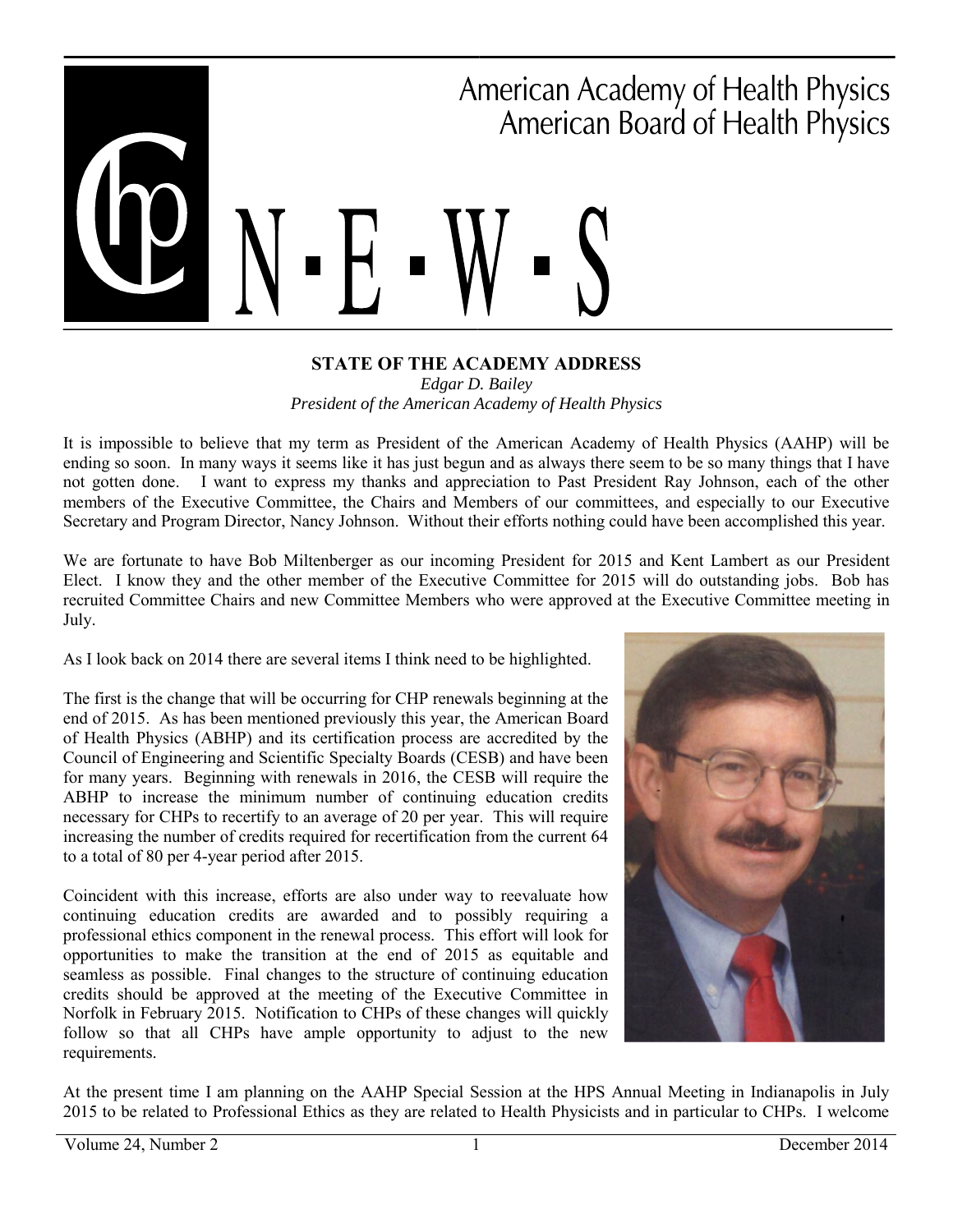your suggestions for topics, case studies, and speakers for presentations at that Special Session. The speakers need not be health physicists but knowledgeable persons from other professions that have professional ethics standards as a goal value within the profession.

This past year has also brought a heightened awareness that CHPs must remain connected to the regulatory framework under which we work to ensure that CHPs are not inadvertently or deliberately excluded from practicing health physics in various industries/organizations. This issue was raised by proposed standards of the Joint Commission, an accrediting body for healthcare organizations, that on the surface appeared to possibly exclude CHPs from practicing health physics as the Radiation Safety Officer (RSO) in health care facilities. Timely and professional interactions with the staff of the Joint Commission by the Title Protection/Professional Recognition Committee and the Executive Committee resulted in a delay in the implementation of the proposed standards and a reconsideration of the language of the requirements to hopefully specifically mentioning CHPs as meeting the mandatory educational, training, and experience requirements to be the RSO at a medical facility. As CHPs we must be alert to further developments in the evolution of Joint Commission requirements.

Other regulatory actions that should be followed closely are the currently proposed changes by the U. S. Nuclear Regulatory Commission (NRC) to the Training and Experience requirements for RSOs and Associate RSOs in 10 CFR Part 35. As a reminder to those of you located in Agreement States, these changes will require that Agreement State requirements in these areas for all practical purposes be identical to those of the NRC.

Likewise CHPs working in x-ray facilities need to be aware of and participant in activities of the Conference of Radiation Control Program Directors (CRCPD) committees/working groups dealing with the Suggested State Regulations for Control of Radiation (SSRCR) to ensure that CHPs have input into the training, experience, and certification requirements for RSOs that appear in the SSRCRs.

This past year the AAHP Executive Committee, its functional committees, and many individual members have worked to ensure that CHP input is included in regulations and regulatory guidance. I foresee that this involvement of CHPs will need to continue.

This past year we have had an event that I wish had not occurred. For the first time in several years, an ethics complaint was filed against a CHP. The complaint was filed anonymously and provided no specific allegations that were violations of the Standards of Professional Responsibility for Certified Health Physicists. Therefore the AAHP could take no action on the complaint other than to acknowledge its receipt. Efforts will be made to ensure that the process for filing complaints is known and available to CHPs and non-CHPs alike.

I would like to close with a happy and proud note for the readers. I think one of the things that the AAHP does that is little known is that each year the AAHP gives a small unrestricted donation to the National Council on Radiation Protection and Measurements (NCRP) for its use in the development and dissemination of information, data, and recommendations that all CHPs use in the daily conduct of the practice of health physics. Perhaps we can do even more in the future.

# **ABHP EXAM APPLICATION REMINDER**

Stop procrastinating! Applications to take either part of the 2015 ABHP examination must be filed with the Secretariat, and postmarked no later than 15 January 2015. Application information may be found at [http://www.hps1.org/aahp/boardweb/forms.html.](http://www.hps1.org/aahp/boardweb/forms.html)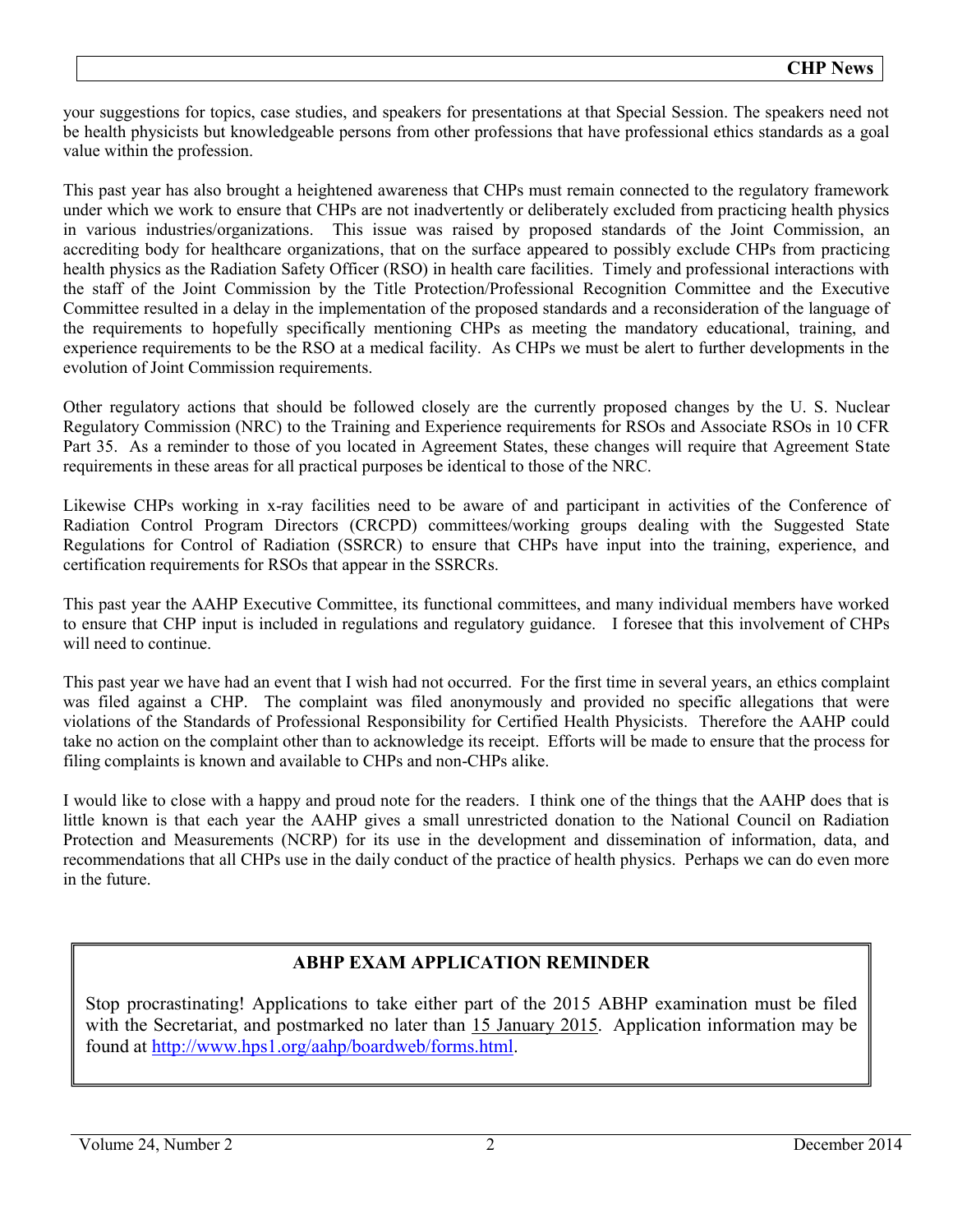# **CALL FOR NOMINATIONS 2015 Joyce P. Davis Memorial Award**

### *Timothy D. Taulbee Chair, Professional Standards and Ethics Committee*

The American Academy of Health Physics (AAHP) established the Joyce P. Davis Memorial Award in recognition of her dedication to the advancement of health physics and her humanitarian efforts to uphold the ethics of the profession. In her honor, the AAHP provides this award in recognition of those Certified Health Physicists that maintain high professional standards and ethics in their careers.

December is a great time to start thinking about those individuals in the Academy, who possess the great qualities of high professional standards and ethics, so they may be recognized at next year's meeting in Indianapolis. During this season and into the New Year, I encourage all members to nominate a deserving member of AAHP for this prestigious award. Any member of the Academy can make nominations. The recipient of this award should demonstrate excellence in professional achievement as well as being admired for ethical behavior and interpersonal skills.

The previous recipients of the award are:

- John P. Kelly, 2002
- James E. Tarpinian, 2004
- Carol D. Berger, 2006
- Howard W. Dickson, 2008
- Frazier Bronson, 2010
- Bryce Rich, 2014

The eligibility requirements are:

- 1. A member of the AAHP for at least 10 years,
- 2. A champion of professional standards and ethics, and
- 3. Exemplary professional service to the AAHP or the American Board of Health Physics.

Selection criteria are presented in AAHP Standard Operating Procedure 2.7.2, which can be found on the AAHP web site in the Members Only Section; AAHP Library. The criteria for selection includes excellence and distinction in the professional practice of health physics by having demonstrated open and honest communications, accepting and honoring agreements, including but not limited to service to the AAHP. Professional service may include scientific achievement, health physics education, and health physics administration. The selection criteria also include consistently high ethical behavior in all scientific and professional interactions as exemplified by treating colleagues with mutual respect, trust and dignity. This award focuses more on professional work in health physics, whereas the William McAdams Award focuses more on service to the AAHP and the Board.

Nominating a deserving member of the AAHP is not difficult and only requires the following:

- 1. A nomination letter
- 2. A brief biographical resume of the nominee's career
- 3. A description of their service to the profession and the AAHP and how it relates to the selection criteria, and
- 4. At least three reference letters in support of the nomination from other AAHP members.

Nominations must be submitted to the AAHP Nominating Committee (the 2015 Chair is Dale Thomas, e-mail [dale.thomas@moellerinc.com\)](mailto:dale.thomas@moellerinc.com) on or before March 1st, 2015. The Selection Committee for this distinguished award is comprised of the AAHP Professional Standards and Ethics Committee 2015 Chair, the Past President of the AAHP, and the Past Chairman of the ABHP.

The award will be presented at the AAHP Awards Luncheon during the 60th Health Physics Society in Indianapolis, Indiana in July 2015.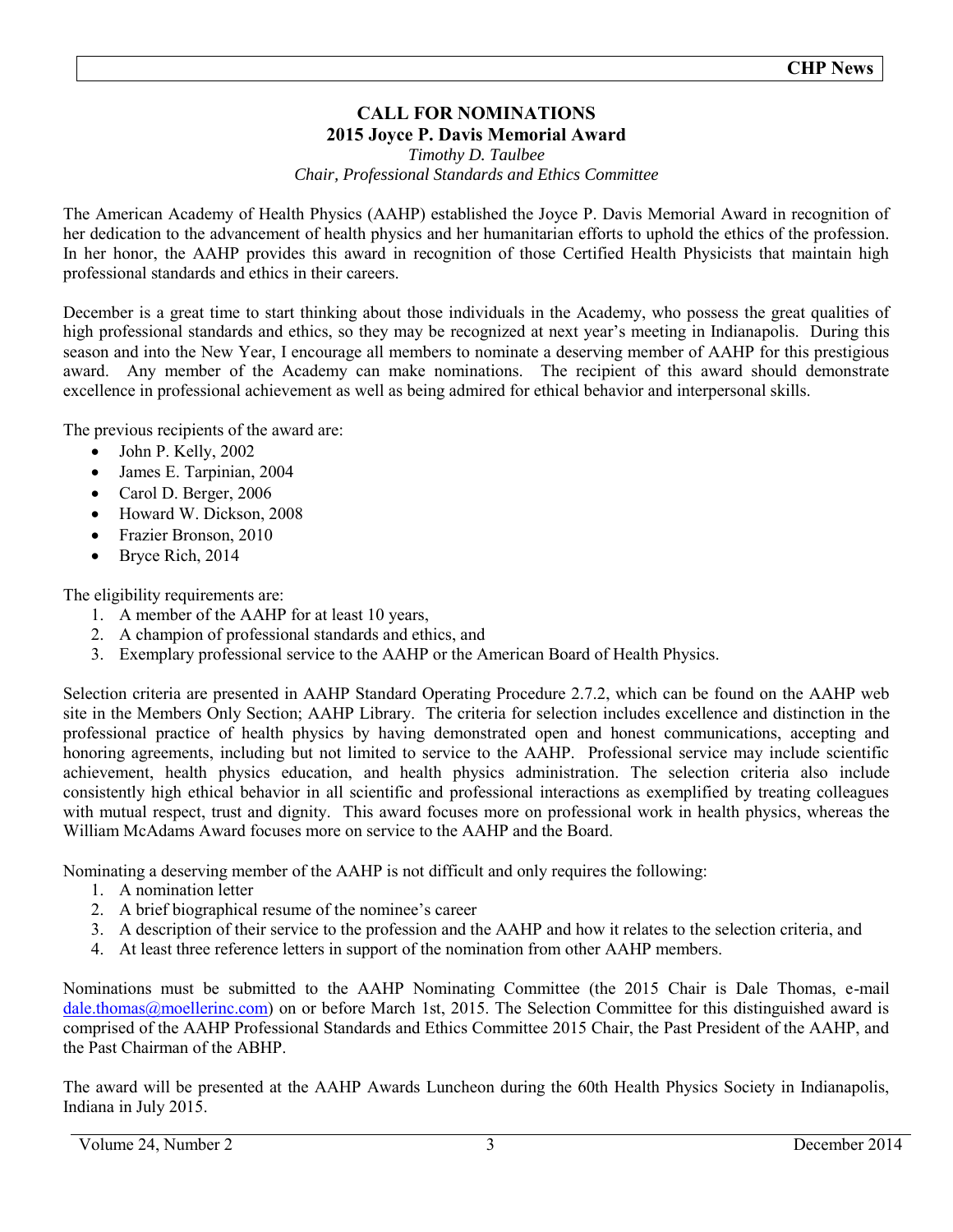# **AMERICAN ACADEMY OF HEALTH PHYSICS EXECUTIVE COMMITTEE**

Minutes of July 14, 2014 Baltimore, Maryland

# **1.0 Call to Order**

The meeting of the Executive Committee (EC) of the American Academy of Health Physics was called to order on July 13, 2014 in Baltimore, MD, by President Bailey at 8:30 am.

# **2.0 Welcome to Members and Guests**

# **AAHP Position or Affiliation:**

- Ed Bailey– President
- Ray Johnson Past-president
- Robert Miltenberger President-elect
- Alex Boerner Treasurer/Finance Committee Chair
- Alan Jackson Secretary
- Louise Buker Director
- Kyle Kleinhans Director and Parliamentarian/ *CHP News CHP Corner* editor
- Nora Nicholson ABHP Chair
- $\bullet$  Tim Taulbee Professional Standrds & Ethics Committee Chair
- Vicki Morris Title Protection/Professional Recognition Committee Chair
- Nancy Johnson Secretariat-Program Director/AAHP Executive Secretary
- Kent Lambert President-elect Designate
- Jim Willison Assistant Webmaster/Continuing Education Committee Chair
- Jeff Brunette (Telephone) Past Secretary/Director
- Andy Miller HPS Board liaison
- Earl Fordham CRCPD liaison

# **3.0 Discussion and Approval of Agenda**

The agenda was approved as amended.

# **4.0 Approval of Minutes of February 7, 2014, Meeting**

The minutes from the February 2014 Executive Committee meeting were accepted as revised.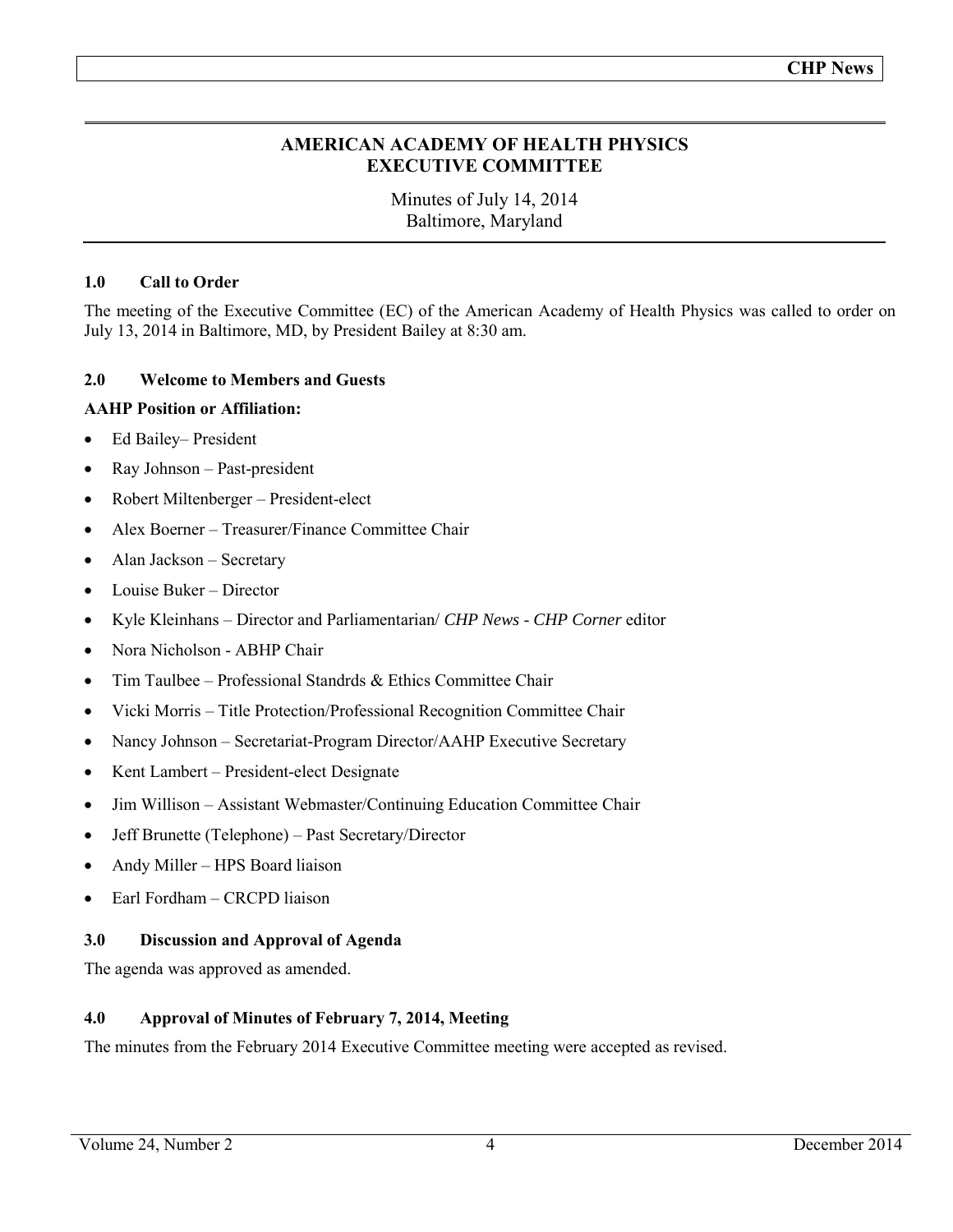# **5.0 Reports of 2014 Officers**

# **5.1 President** (Ed Bailey)

Ed described highlights of his report:

- $\checkmark$  Ed noted that he participated in the Executive Committee meeting in Baton Rouge.
- $\checkmark$  Ed described Nancy's preparations for succession planning for the AAHP Executive Secretary. Prior to the February meeting Nancy had already created a notebook to guide her successor. Nancy indicated her plan to provide substantial notice prior to retirement.
- $\checkmark$  Ed noted that the Joint Commission delayed implementation of the standards for diagnostic imaging services. Perhaps due to work by Vicki and others in the Academy. Ed indicated a strong commitment to ensure that CHP be considered qualified for shielding designs, radiation surveys, and other traditional medical health physics tasks. Ed observed that during the part F meeting of CRCPD the term "Qualified Medical Physicist (QMP)" was broadly used and the term CHP was poorly understood by The Joint Commission (TJC).
- Ed noted the professional development committee prepared a pamphlet for use at the AAHP booth, titled *How to Become a Certified Health Physicist*. Nancy passed out copied to the attendees.
- $\checkmark$  Ed noted that he was in a LinkedIn health physics group and he responded to a question about how to prepare for the certification exam. Nancy cautioned board members to avoid even giving the appearance of providing an official answer in such forums.

Ed also reviewed SOP 4.5 and no revisions were required.

Ed sent timely letters to candidates to notify about the election outcomes.

Ed noticed that CRCPD has "organizational representatives" which requires an annual payment of \$10,000. Ed wondered whether this would be worthwhile to AAHP interests commensurate with the cost.

Ed indicated that professional ethics is likely to be a major topic for his special session.

# **5.2 President-elect** (Robert Miltenberger)

Bob described the changes in appointments. He noted that contrary to the general hope to bring in new people, there were still a few repeats; Jim Willison will remain as Continuing Education chair for 3 more years which Bob thought was a logical extension; and Morgan Cox will also repeat in Nominations.

Bob had no changes to make to the GTTK document.

Bob also indicated that Vicki provided an excellent summary of the Joint Commission matter in her report.

Bob asked Jim to put a note on the AAHP website regarding the need to be vigilant about Joint Commission initiatives.

# **5.3 Past President** (Ray Johnson)

Ray indicated that he has excellent speakers for his special session which is entitled "New Frontiers in Radiation Risk Communication". Steven Becker will co-chair the session. Ray indicated that this is one of 9 concurrent sessions. Ray was happy to note that Fred Mettler identified 4 of the session speakers as giants in the field. Ray also noted his efforts to publicize the special session.

Ray reviewed the GTTK document and no changes were needed.

Letters to proctors were sent out thanking them for their service. Bob asked if the academy letterhead was available electronically. Ray noted that Nancy did much of the work in preparing these letters.

Ray also reviewed and completed the action items for him detailed in the February minutes.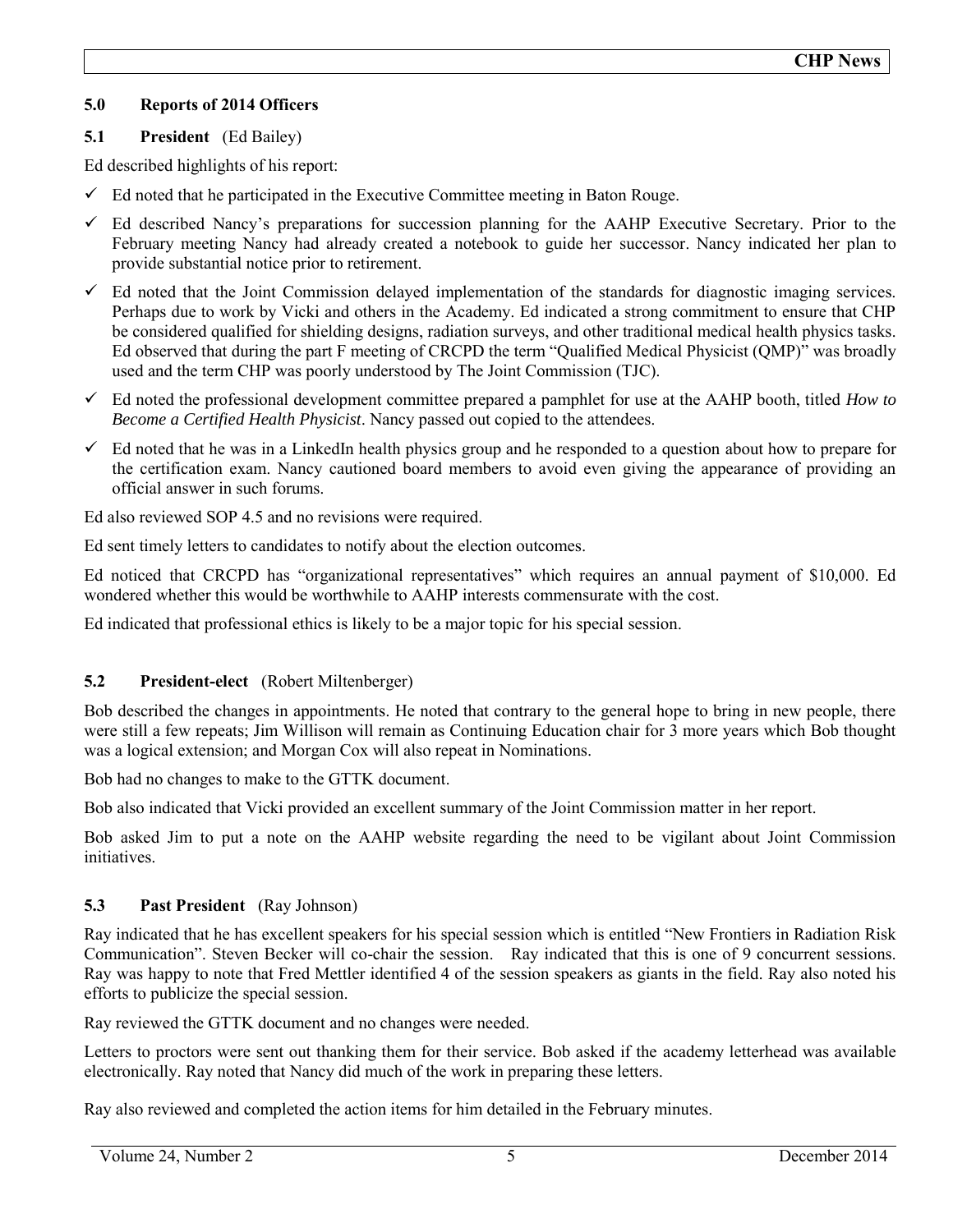# **5.4 Secretary** (Alan Jackson)

No report was submitted as most of his work is shown in the form of the minutes. Alan did not identify a need to make any changes to the GTTK document.

# **5.5 Treasurer (**Alex Boerner)

Alex stated that it is easy to be the Treasurer in the current market. He is happy to report that we have money. Compared with last May we are up \$79,326 (an 11% increase). Alex described the investment rating system which has "green", "yellow", and "red" rankings. While we had two red rankings he described this as a very minor concern.

Alex highlighted the May 28, 2014 Finance Committee meeting in Mclean. Alex noted that our Certified Financial Planner (CFP), Neal Abravanel, asked for a change to SOP 2.4.2 "to provide additional flexibility to adjust AAHP allocations in times of market distress or opportunity".

Alex will discuss the proposed budget in new business.

Alex thanked the service of the other finance committee members.

Alex noted that there were two "red" rankings our accounts were doing reasonably well but simply lagged behind the market. Alex noted this is partly due to the cautious approach we take toward our investments.

Alex noted that our balances total \$871,665 which is the highest he has seen. Alex noted that our overall portfolio is up about \$160,000 over the past two years.

Alex discussed the proposed changes in investment strategy from Neal.

The proposed budget was discussed. Alex followed the usual budget practices of the past which project higher expenses than usually seen and also lower revenues than are actually realized. This results in a budget which shows a projected deficit that is unlikely to be realized. Ed noted that while the budget doesn't appear to be balanced, in most years it ends up being close to neutral. Alan noted that the budget is pessimistic on the income side which protects the organization. Ed noted that additional effort could refine the numbers but this would require a great deal of work with little associated benefit. Vicki noted that her committee budgets for funds in case they are needed but are rarely used. Tim noted that in contrast, the professional standards committee does not budget for a challenge because they are so rare but would simply ask for emergency funds in the rare case they are needed. A general discussion ensued about how to refine the budget, whether that is desirable, ensued. Alex noted that anyone can request additional funds throughout the year. Ed noted that the procedure for managing the funds is robust and effective. Bob discussed whether we should budget for contingencies such as government shutdowns as these would affect government employees and prime government contractors. He noted that some hotel reservations immediately charge one night which can violate some employers' corporate policies. Nancy indicated that she would mention this problem to Brett.

# **5.6 Parliamentarian** (Kyle Kleinhans)

Kyle provided highlights of his report. Kyle indicated that he requested officers to describe their review of their respective SOPs in their reports. Alex and Vicki noted all of the reminders were very helpful, efficient and written in a quite friendly manner. Kyle indicated that he reviewed SOP 3.2.1, 3.2.2, and 3.4.3 and no revisions were needed. Kyle indicated that he continued to request an electronic copy of SOP 6.2.14 from Scott Medling, the Webmaster, but did not get a response. Concern was expressed regarding proper documentation for this very important resource. In the interest of contingency and succession planning, Nancy and Jim will work with Scott to generate a document for use in the future. Additional related discussions ensued without any resolutions being made.

Kyle proposed no new business.

# **6.0 Committee Correspondence and Reports**

Ray congratulated the new officers.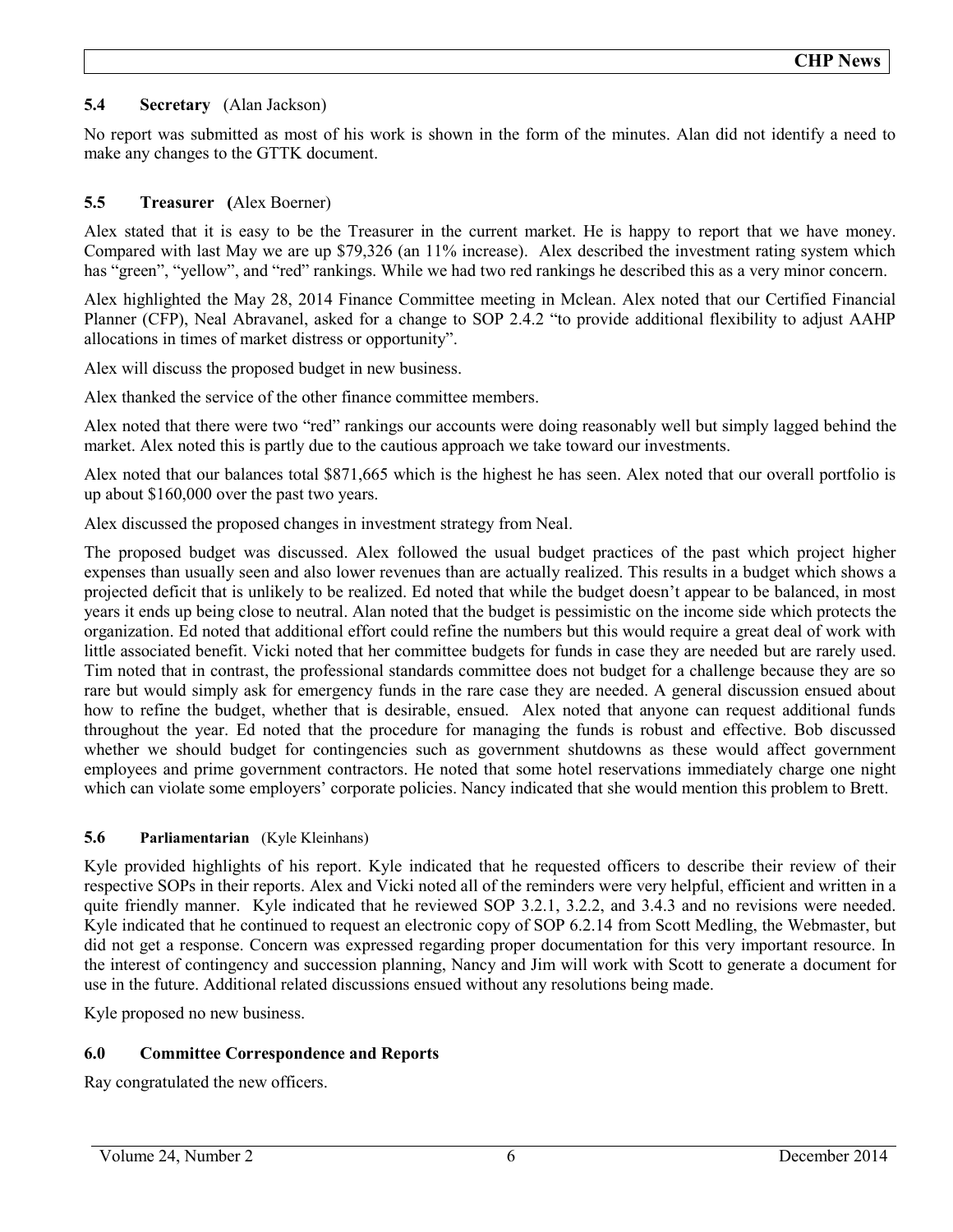# **6.1 Appeals Committee** (Cheryl Olson)

Nancy noted that they revised a procedure which is contained in new business under section 10.1.1.

# **6.2 Continuing Education Committee** (Jim Willison)

Jim indicated that the report was fairly typical. Jim reported dispositioning 160 requests for evaluation and has no backlog. The committee arranged 3 AAHP courses for this meeting. The attendance was almost 70 attendees which is the most he has ever had. Ed asked about the potential for continuing education credits for reading articles. Jim indicated that historically they didn't award credits for this category because this is presumed to be an everyday professional activity. Ed commented that we have to expand the number of credits we issue but this will be discussed later in the meeting. Jim noted that they still need to create 2 classes for the Virginia Beach meeting. Jim indicated that an upcoming class will be done by Rob Hayes to discuss a recent WIPP incident. Jim mentioned that this incident resulted from the use of biodegradable kitty litter with low pH waste. This caused a large exothermic reaction releasing airborne Am-241 inside WIPP causing a shutdown. Jim is considering holding a class about radiation science outreach program for NASA.

# **6.3 Exam Site Committee** (Todd Baker)

Nancy summarized Todd's report which is found on page 44 of the meeting packet. She noted that 17 exam sites were created, including one in Honolulu to accommodate a serviceman. The outpouring of support for helping with Hawaiian exams was considerable. Nancy noted the difficulty to host an exam site in Columbus due to room charges but Battelle agreed to support this exam. There were some problems with the Hartford Connecticut location as the exam site was unable to handle the number of candidates. The committee noted the need to address the rotation cycle of committee members by having Anthony William serve a truncated term. The exam site requested \$500 in funds for similar contingency expenses in the future. Nancy noted that this request was not put into the budget but funds could be given in extenuating circumstances through a request to the Treasurer.

# **6.4 Finance Committee** (Alex Boerner)

Alex indicated his report was incorporated into the Treasurer's report which was already discussed in section 5.5 of these minutes.

# **6.5 Nominating Committee** (Dale Thomas)

Earl presented the report on behalf of Dale. He noted that there are differences in terms for AAHP appointments and the ABMP terms but they have gotten candidates who are willing to end their terms early to avoid this problem. Earl indicated that the nomination committee ranked the 4 candidates for the 2 slots on the ABHP effective January 2015. Bob indicated this impacts one of his nominations as there is a prohibition on serving as a Committee chair and on the ABHP board at same time.

# **6.6 Professional Development Committee** (Maya Keller)

Nancy summarized Maya's report. She noted that the professional development committee created the brochure that was sent to for review to this committee. Nancy printed 500 copies for use at this meeting in case revisions will be made. Nancy asked members to take a turn in the booth, and reminded us to not forget the AAHP luncheon. The brochure indicates that a bachelor's of science degree is required when either a BS or BA degree is allowed. A discussion ensued regarding qualification requirements for BA versus BS candidates. Somewhat as a result of Mike Davidson's death there was some committee continuity issues that arose as most of the terms would have expired simultaneously. Bob resolved this by Maya stepping down early.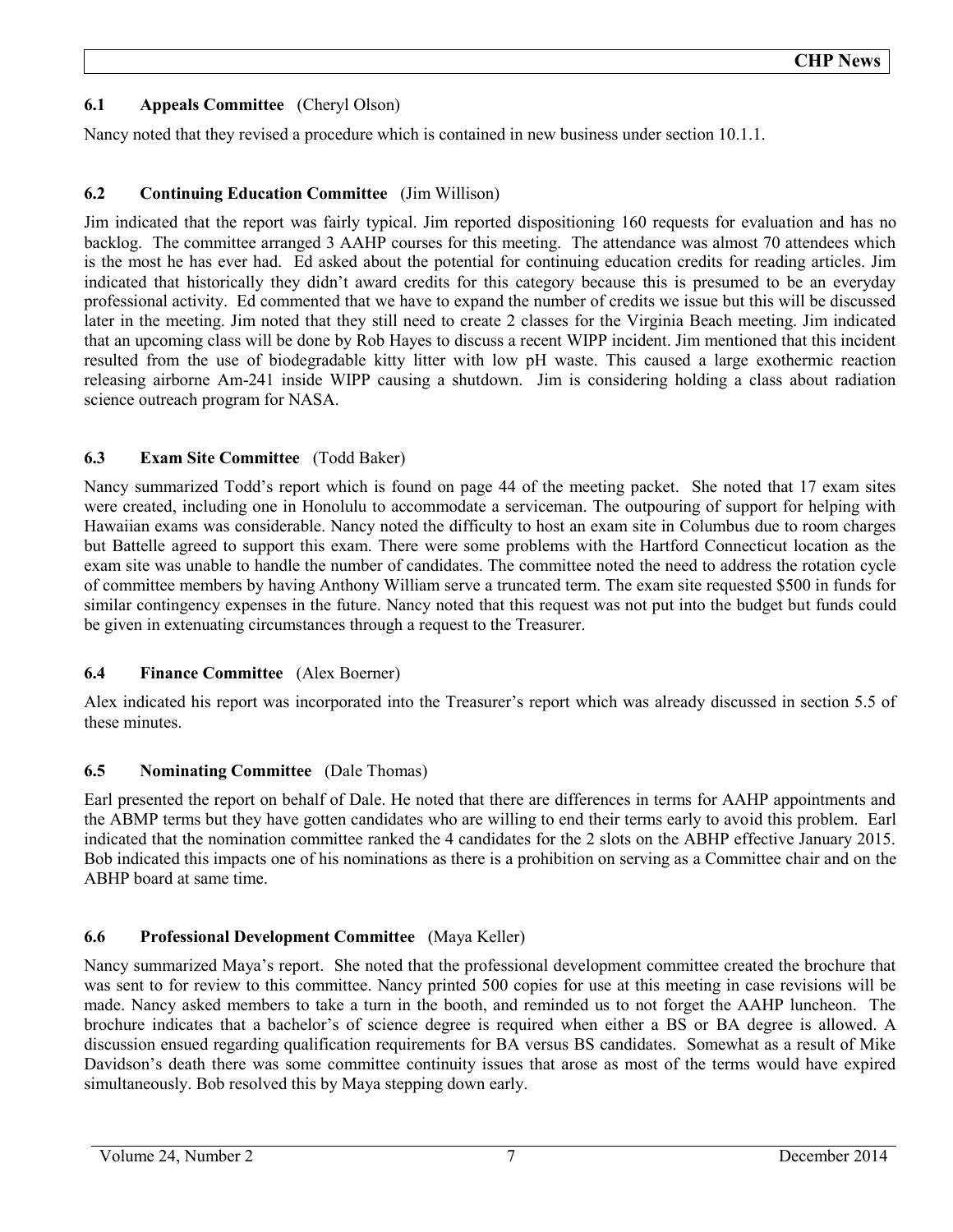# **6.7 Professional Standards & Ethics Committee** (Tim Taulbee)

Tim provided his report ahead of the other reports due to other meeting commitments. Tim provided highlights of his report. He reported the good news that, consistent with recent years, the committee has not been very active as there were no allegations raised to the Committee's attention regarding violations of the Standards of Professional Responsibility for Certified Health Physicists. Tim also reported a nomination for the Joyce P. Davis award for Bryce Rich. Tim indicated that his committee decided not to continue to actively participate in the discussion regarding the Joint Commission as he determined this was not one of the purposes of his committee..

# **6.8 Title Protection/Professional Recognition Committee** (Vicki Morris)

These items are summarized in Vicki's report. She indicated that there has been no progress with the Tennessee lawmakers. Vicki asked for direction regarding Georgia as it was unclear to her what was wanted. No direction was given in regard to GA. Vicki also discussed The Joint Commissions (TJC) definitions of a medical physicist. Vicki did reach out to TJC and discussed this matter. TJC asked to have a single individual to work with and Vicki pointed out that we are a volunteer organization so the TJC contact said a specific title is a valid substitute. Vicki modified the GTTK document to add this task. Bob indicated an individual at Burk could be designated, such as Nancy. Ed indicated that a relatively permanent liaison from the society could be identified. Bob indicated a liaison would be properly designated by the president. Bob noted that how this is structured is based on TJC needs. Ed conveyed a lack of trust about an unaffiliated organization effectively communicating with AAHP. Bob indicated this could be a reason to pay for CRCPD membership. Ed indicated that we partnered on state accreditation with the American Industrial Hygiene Association. Nancy noted that Howard Dixon previously connected with Aaron Tripler to advance these efforts. AAHP committed to fund \$1000 toward these efforts should they come to fruition. Nancy suggested contacting Tom Buhl who is retired in Santa Fe because he started this committee. Kyle noted that the July 2005 HPS newsletter had an article about this same topic. Bob noted that many of the committee chairs involved their committees in nomination activities and many ranked the candidates to help the president-elect. Bob asked about the budget request for travel. Bob indicated that travel requests must be approved by the treasurer. Vicki noted that her question to the AAHP regarding travel was not warmly received. Alex will work with Vicki regarding this matter.

# **6.9 Liaisons and Representatives**

**6.9.1 ABMP** (Amir Huda / Michael Erdman / Michael Sheetz)

No report was submitted.

# **6.9.2 CRCPD** (Earl Fordham, presented by Ruth McBurney)

Earl noted that ACR and AAPM have a special status as they donate \$10,000 per year. CRCPD annually visits NRC with the Organization for Agreement States. The main topics of recent interest have been training because the NRC had cut this budget leaving states without good training options. Some states also have had travel prohibitions even when it is fully funded as in this case. September is a prime time for visiting NRC as government shutdowns have recently complicate this task later in the year. Lobbying generally amounts to educating staffers. Earl noted the Care Bill is tried every year. The Care Bill covers accreditation and licensure and would be of significant interest to AAHP. Alan notes this is typically viewed as new regulations and is unlikely to move forward in this climate. Earl also discussed AAPM efforts related to Qualified Medical Physicists (QMP). Earl noted that the term QMP is not contained in the Suggested State Regulations.

# **6.9.3 HPS** (Andy Miller)

No report was submitted.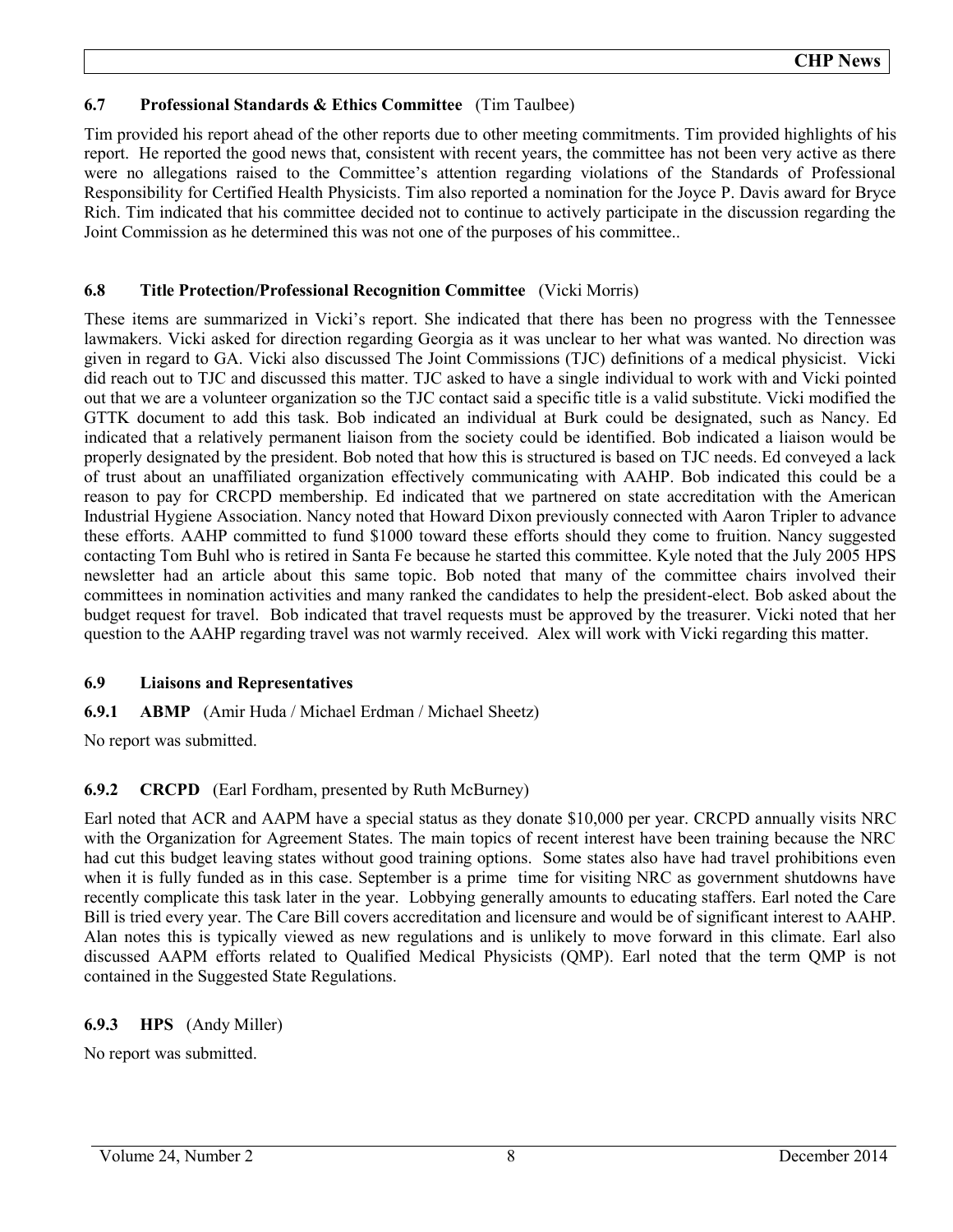# **6.9.4 NRRPT** (Ed Benfield)

Eddie Benfield presented his report; he is the current chairman of the NRRPT executive committee. Eddie noted that the exam passing rate has recently declined but not for people who reported on the post exam questionnaire that they studied for more than 200 hours. NRRPT recently acquired the NRRPT.org and NRRPT.com domain names. NRRPT now has 1600 sustaining members (5200 total have passed the exam). NRRPT requested changes to 40 CFR 190. There will be a special HPS session on the History of NRRPT. NRRPT is developing an international exam based on IAEA standards. They are getting this new exam ready for the 2016 IRPA meeting in South Africa. Eddie noted that one benefit is that American Council on Education has approved NRRPT certification as eligible for college credits (up to 40 credits total). NRRPT executive committee will now include coordinating with continuing, past, and current president for better board continuity. NRRPT has a requirement that poor exam performers have to sit out for one year to encourage well prepared candidates. Eddie noted that they have a massive exam bank exam of questions. The exam is quite similar to Part I. Their current practice is to simultaneously use 5 separate exams based on an initiative by John Mullner. The Canadian exam is different from the US exam. Exams are given twice a year. The do not use an exam center but give it at about 30 separate locations. Ed asked whether we have an international exam but Nora indicated that the exam is already internationally accepted. Kent noted that he is co-chair of a IRPA committee to develop guidance to societies on international certification efforts. Kent described this as a very difficult process.

# **7.0 Reports from the Editor & Webmaster**

# **7.1** *CHP News* **-** *CHP Corner* **Editor** (Kyle Kleinhans)

Kyle noted the summary the newsletter articles. He also indicated that he determined that there was no need to change SOP 3.3.1 or the charter. Bob asked how critical the  $15<sup>th</sup>$  of the month is as a deadline for nominations. Kyle indicated another week is acceptable.

# **7.2 Webmaster** (Scott Medling)

No report was submitted.

# **8.0 Report of the American Board of Health Physics** (Nora Nicholson)

Nora reported the new ABHP officers as follows: The Chair will be Patrick LaFrate, Vice Chair is Andy Miller, Secretary is Jay Tarzia, and the ABHP Parliamentarian remains as Andy Karam. ABHP met yesterday and accomplished quite a bit. The exams are ready for tomorrow with proctors. ABHP implemented a new procedure for review of Part II and lessons were learned. Andy Miller will be a liaison to the Part II chair to ensure that timetables are being properly met during a transition to a new schedule. This task is an action item for Andy. The purpose is to help adhere to timelines of the reviews. This will change the Part II panel to the annual meeting. CESB granted a shortened reaccreditation through December 31, 2015 regarding continuing education requirement to 80 per 4 years or 20 as an average. Thus, if we remain with CESB this would result in changes to the continuing education requirements as our requirement is 64.

# **9.0 Report of the Secretariat** (Nancy Johnson)

Nancy noted the large number of applicants, which is up now to 334. Nancy noted that the CHP statistics, such as the number of deceased CHPs at 254, is a cumulative number not an annual one. The exam statistics indicate that there were 334 initial applicants which has winnowed down to 272 who were still in the process. Nancy noted that only about 8 applicants were turned down but the large majority comes from individuals who defer taking the exam. Nancy noted there are 179 Part I examinees and 122 Part 2 examinees for a total of 301 exam participants. Nancy indicated the report also lists the 2014 exam sites.

# **Executive session commenced, which was recorded by the Parliamentarian (Kyle Kleinhans) instead.**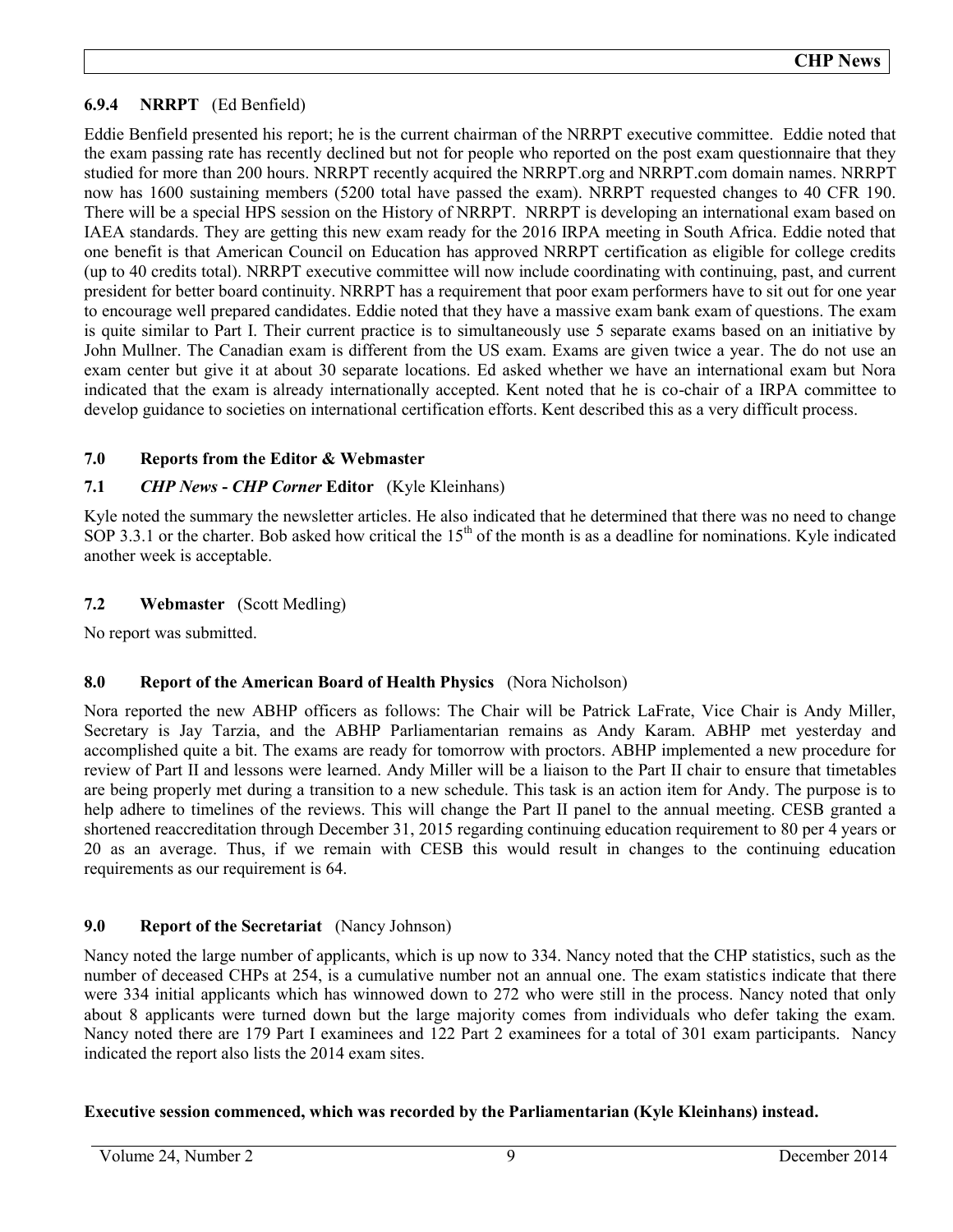# **10.0 Old Business**

# **10.1 Review of February 2014 Action Items**

# **10.1.1 Revise SOP 2.1.1 (See Agenda Item 6.1)** (Cheryl Olson)

Bob questioned the process description in the SOP revision. After discussion it was resolved that the wording in sections 3.5 and 3.6 do not appear to follow the committee's charter. Thus, AAHP is asking for a revision from Cheryl at next EC meeting.

# **10.1.2 Contact Exam Site Chair re: Terms** (Ed Bailey/Bob Miltenberger)

Bob indicated that this was already fixed.

# **10.1.3 Provide Pamphlet to EC** (Tom Johnson/Maya Keller)

After many comments, the first version of the pamphlet was produced. Nancy prudently produced a test run of only 500 copies so that any revisions would not result in significant waste.

# **10.1.4 Report on CESB Accreditation Process** (Jim Willison)

This item is of considerable interest and importance to all diplomates. The certification body used by ABHP is CESB. CESB has a standard of continuing education training hours of 20 per year or 80 in 4 years. Jim noted that CESB denied the waiver request to allow the 64 CEC standard we use to continue. Thus, if we want to continue with CESB after 2015 we would need to increase our CEC requirements to 80 hours over the 4 year interval. Jim noted that none of the engineering societies require more than 15 per year. Ed pointed out that none of these bodies are certified. Jim agreed but pointed out these organizations are much larger than any covered by CESB. Jim indicated that the first option is to increase number of credit hours to 80. Jim indicated that this logistically would require a revision to the ABHP policy manual which requires a vote by the board and subsequent ratification by executive committee. Jim noted that we could alter the way in which credits are calculated. This could be accomplished with a change to Academy procedure 2.2.2. Jim noted that current procedure has a single activity cap on scientific meetings. This change would automatically increase from 32 to 40 if our requirement increased from 64 to 80 CEC hours. Jim was trying to identify relatively painless ways for diplomates to meet this standard. Jim asked whether we really want to remain with CESB and potentially replace CESB with another body. Ed asked whether we have any assurance that other certification bodies have similar CEC requirements or other issues. Nora said that we haven't benchmarked other certification bodies. Ed also noted the work required to change certification bodies may be substantial. Jim indicated that this work is already required with CESB so it may not require that much additional work. Ed indicated a preference to be certified. Jim indicated that the board also wanted to remain certified by some group. Kent asked who certifies the certification bodies and, how far up the ladder do you go? American Board of Medical Specialties certifies medical societies such as the American Board of Radiology. Alan also noted that ABMS has increased requirements for organizations under their purview. Kent indicated that a difference is that CESB is instituting changes he categorizes as unnecessary. Vicki wondered how many people would actually be affected by the changes, their number of training hours are that close to the 64 CEC hours in their submissions. Ray asked if the change would be a hardship for some diplomates. Jim noted that he prepared a report last year related to this topic. He indicated that there are some who would appear to be impacted by this change. Nora indicated that one option would be to reapportion how credits are awarded. Jim noted that our use of credits versus hours is one concern CESB raised. Ed asked what would be the effect of simply switching to hours. Jim indicated that we grant more credits for extremely relevant courses with material that could be found on the exam For example, we grant 2 credits per hour for AAHP and PEP courses. Alan indicated a perverse effect could be a loss of revenue from the courses and more importantly, that these classes are quite valuable. Nancy read an e-mail from Cheryl Olson. Cheryl indicated that we should keep certification and that we should put this to the entire society membership for a vote. Cheryl also called for an ad hoc group to develop on-line CEC courses. Ed indicated this was the time for a motion on this matter. An initial motion was withdrawn. Jim noted this would be act as a recommendation to the board.

Discussion then turned to whether we should retain CESB. Nancy noted that ISO/ANSI certification was expensive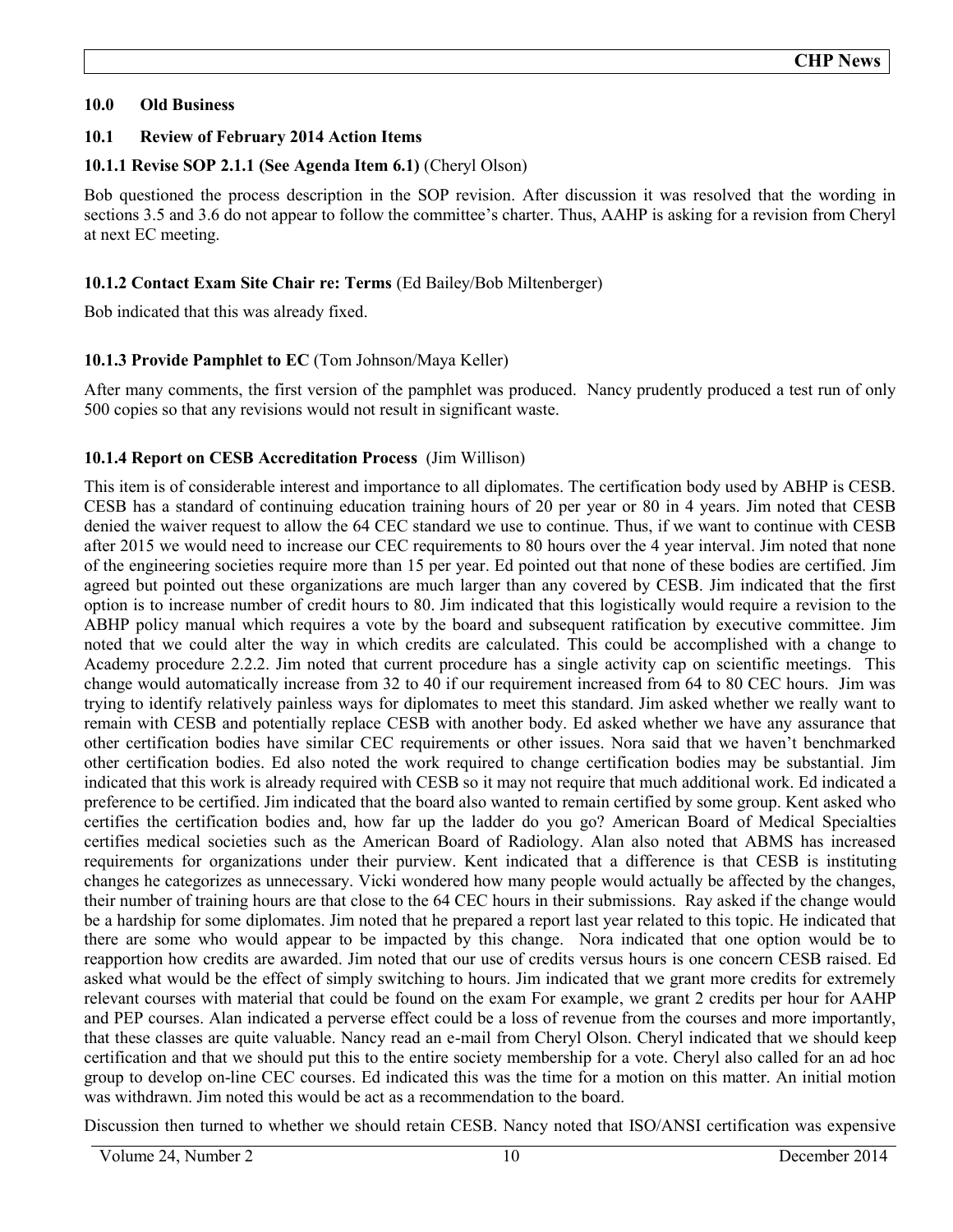(\$10,000) and the requirements were quite onerous. Nancy said ABIH looked at ISO/ANSI and did not recommend this path.

Kent noted that ABIH left CESB. Alan discussed the notion as to whether we should continue with a dual track, that is to simultaneously also seek another certification. Jeff indicated that on-line course credits, by enabling those who are unable to attend meetings, is successful for other organizations. Alex pointed out that that the development and maintenance cost for on-line courses is quite substantial. Nancy noted there are credits for watching lectures that were produced within the 4 year renewal cycle. Ed said an additional motion could be used to determine an action plan. Nora noted that CESB finance are getting weaker as CESB has about 1.5 years of operating funds as dues haven't been increased in 24 years and large member organizations have recently departed. None of this discussion altered the initial motion. A motion to maintain accreditation with an external board was made by Miltenberger and seconded by Kleinhans. The motion carried.

Note: The motion carried as indicated above with a careful count to ensure quorum requirements were met.

# **10.1.5 Reconstitute CESB Reaccreditation Committee** (Ed Bailey)

Discussion ensued regarding what steps need to be taken regarding the motions in 10.1.4. Jim noted that the board is responsible to work with CESB. Kent noted that falling out of certification would not be a catastrophic event. Ed discussed how this could be used against us with Joint Commission for example. Alan noted that we are listed on the NRC website. Kent pointed out we are a 50 year organization so it would be silly to characterize us as a rogue organization. Discussion ensued as to whether we upped the training hours to 80 from the above action. Jim indicated this is actually a board decision that we can ratify (or not). Jim indicated that Ed could elect to reconstitute the CESB Reaccreditation Committee and assign task-specific recommended executable actions, produce specific wording changes for the board, propose procedure changes for the Executive Committee, and to establish a communication strategy to diplomates. Ray asked when would the new training hour requirements take effect? Jim indicated that the new requirements would phase in by adding 4 additional per year. Thus, it would change by year from 64 to 68 the next year, to 72 and then, 76 to finally reach 80. Jim said the committee should identify specific actions to take, recommend changes in documents and academy procedures. Bob indicated we have a year and a half to comply. Nora noted this is actually a very ambitious schedule for a volunteer organization. Nancy read from a variety of sources, board and academy, that mention the training hours. Bob made a motion to increase training hours to 80 over 4 years and to have a transition plan for full compliance with that requirement. Nora seconded the motion.

Ray mentioned that staying with CESB automatically requires 80 hours anyway. Bob wanted to make it crystal clear that this was a CESB requirement that we intend to meet this standard. Discussion ensued from Ed about how to implement this plan with board and academy participation. Louise asked if there is a conflict of interest problem. Kyle noted that since this is an *ad hoc* committee, that there are no restrictions regarding membership from the boards. Ed will seek advice. Ed discussed the size of the committee and decided 5 was an appropriate number with 3 from academy and 2 from the board. Ed discussed formation of a second *ad hoc* committee to investigate other options than CESB. Ed will also formulate the second committee with that purpose in a similar manner as the first. Ed indicated that he is seeking input on membership.

# **10.1.6 Contact HPS Chapters re: Legislative Support** (Vicki Morris)

Vicki did send out notices to chapters and did not receive any information back. Vicki plans to send these out twice a year with help from Brett, the executive director, at HPS.

# **10.1.7 Obtain Word Version of 6.2.14 & Upload to Web** (Kyle Kleinhans/Scott Medling)

This document does not exist and thereby the action item was closed.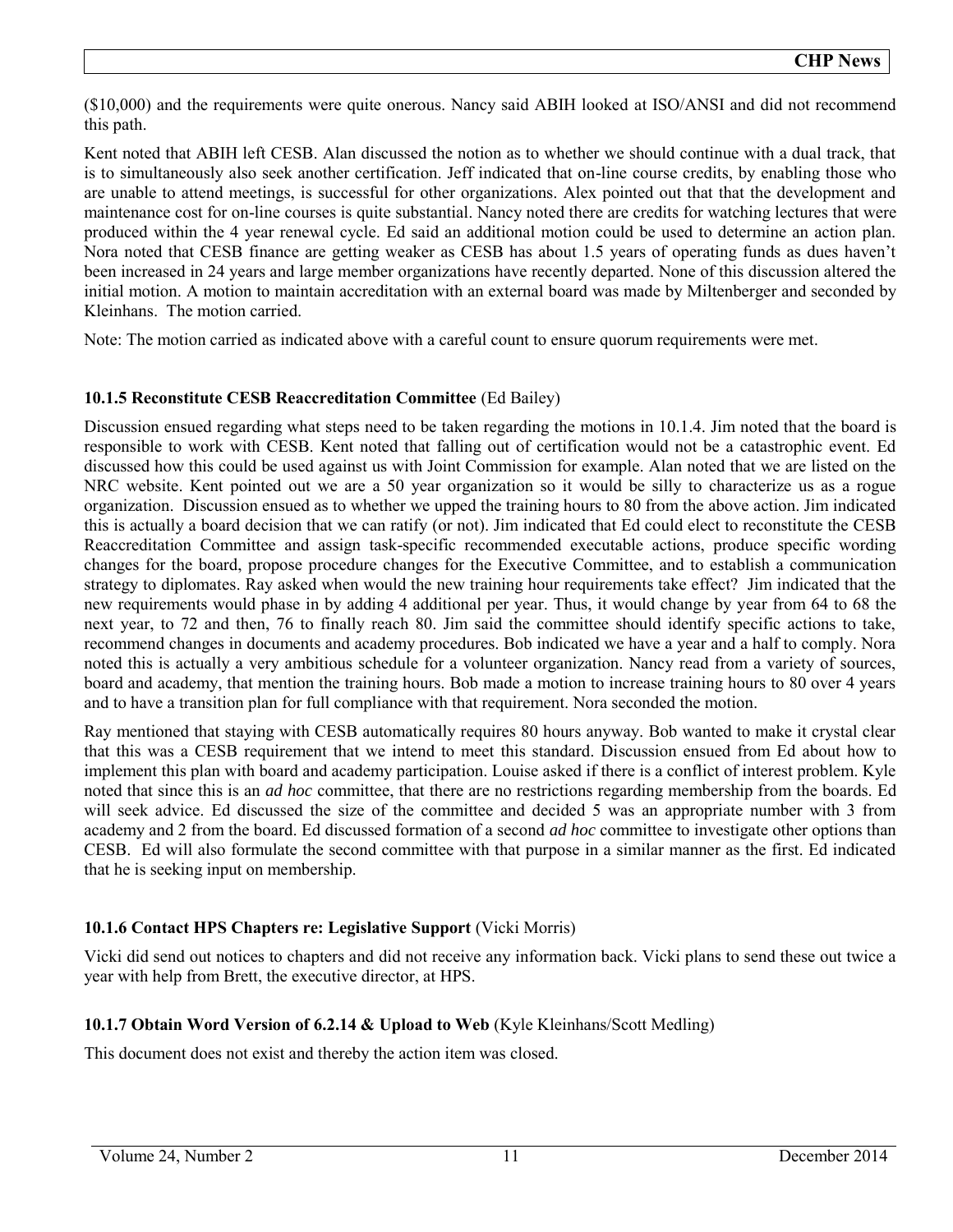# **10.1.8 Develop Secure Storage for Executive Session Minutes** (Kyle Kleinhans/Jeff Brunette)

Kyle indicated a lack of progress. Jeff will work with Jim to upload this information onto the secure servers in a similar manner as the exam questions.

# **10.1.9 Send Letters of appreciation to Proctors** (Ray Johnson)

Ray completed this task. Ed will do this task next. Ray reported some problems with the contact information.

# **10.1.10 Connect with The Joint Commission, Ruth McBurney and Others** (Ed Bailey)

This task has been completed.

# **10.1.11 Send Draft Business Meeting Minutes to Secretariat & Brunette** (Alan Jackson)

This task has been completed.

# **10.2 Succession Planning for the Executive Secretary/Program Director** (Brett Burk/Nancy Johnson)

Nancy expressed questions about why this was undertaken. Alan indicated it is because of how invaluable Nancy is to AAHP. Nancy reported she has produced a desk manual and Heide is capable of accessing the database. Nancy reported that she decides each summer whether to work the next year. Louise made a motion to close the item and all agreed.

# **11.0 New Business**

# **11.1 Appointment of New Committee Members (see item 5.2)** (Bob Miltenberger)

Please note that item 11.3 was voted on prior to this item. Bob indicated that the report which is contained in the meeting packet cannot be approved as written. Bob did not directly specify this but with Vicki Morris now approved to be on the ABHP board she can't serve as a standing committee chair. A motion to accept the nominations in report 5.2, not including the nomination for chair for Title Protection/Professional Recognition, was made by Bob and seconded by Ray. The motion carried.

This naturally led to a need for an action item to nominate a new Title Protection/Professional Recognition member and also appoint a chair for the replace the Title Protection/Professional Recognition chair now vacated by Vicki.

# **11.2 Budget Approval (see item 5.5)** (Alex Boerner)

Alex noted that the entire budget was discussed line by line in McLean, Virginia in May. On the column "FY 14-15" on the far right there is a blank line under "Contract Performance Bonus – BAI". Alex indicated that this missing value should now be a \$4,500 addition to the disbursements category. If approved, the new proposed budget changes from \$219,684 to \$224,184 with a projected deficit now of (\$39,884). Motion to approve the budget revised as described was made by Alex and seconded by Ray. The motion carried.

# **11.3 Replacement ABHP Members (see agenda item 6.5)** (Tim Taulbee)

The Non-voting attendees are left the room during the vote. A motion to approve Vicki Morris and Bill Rhodes was made by Ray and seconded by Kyle. The motion was approved.

# **11.4 Proposed Modifications to Strategic Plan** (Bob Miltenberger)

Bob noted that the Strategic Plan was not consistent with the prospectus and mission documents. Nancy noted there is a typo in the mission statement that says "rotection" instead of "protection". Vicki noted that provide should not be capitalized. Vicki also pointed out that the "as amended date" should change to today's date  $(7/13/14)$ . A motion to approve the changes in the Strategic plan as amended by the discussion was made by Bob and seconded by Ray. The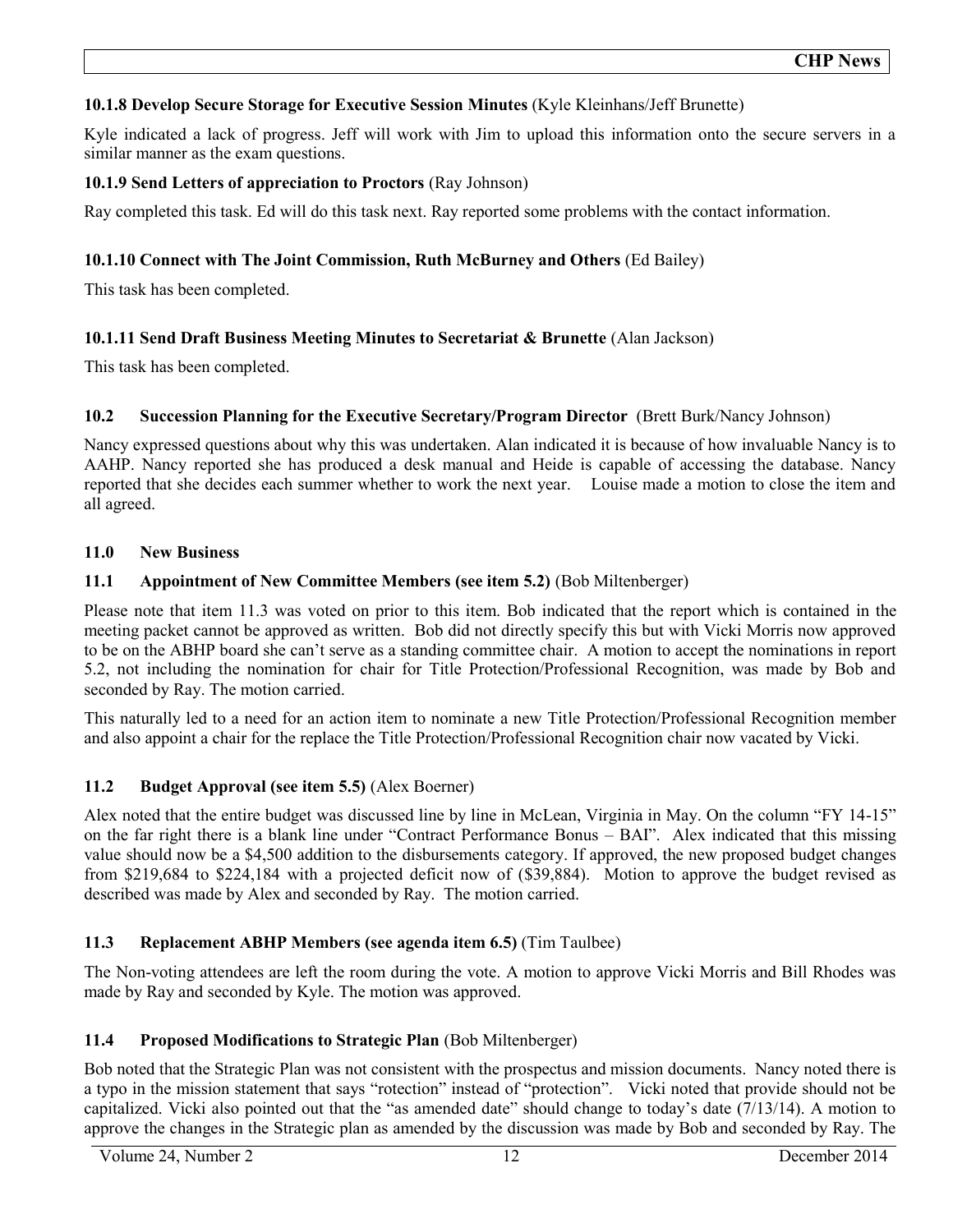motion was approved.

# **11.5 Approval of Revised Finance SOPs** (Alex Boerner)

Alex prepared revisions to SOP numbers 2.4.1, 2.4.2, and 2.4.3. Alex characterized the revisions to 2.4.1 and 2.4.3 as minor changes. Alex indicated that 2.4.2 is a major change in the investment strategy change which was suggested by the professional investment manager Mr. Neal Abravanel. Questions arose regarding how travel requests are approved. Alex indicated that he approves these travel requests if budgeted. A motion to approve 2.4.1 and 2.4.3 as amended was moved by Alex and seconded by Ray. The motion was approved.

Alex described the difference in the investment strategy. Neal asked for greater flexibility in times of "economic distress and opportunity". Alex indicated his comfort with Neal, based on years of experience, negates his general wariness about financial types wanting to "play" with our money. Ed was pleased with the progress made and is interested in taking the advice for the investment change. Nancy noted the investment policy has changed many times over the years. Alan indicated most of the changes are pretty modest with the exception of the category of "alternate investments". Alan noted this exposes us to a different set of investment risk such as securities, credit default swaps, and the like with their new advantages and disadvantages. Alan was concerned that allowing up to 50% of our assets to be held in this new category seems extreme and advocates a lower percentage such as 25%. Alan also felt that our current strategy is doing well and sees little reason to deviate from that significantly. Alan said we could enter this asset class more cautiously and first develop experience Alan said that later we could increase our position in these asset classes. Ray noted this is Neal's expertise and we should give him the flexibility to do his job. Ray asked for the recommendation from the finance committee. Alex, Jeff and Nora all support the change. Motion to approve the changes to SOP 2.4.2 was approved.

# **11.6 Request to Change ABMP Appointee Terms (SOP 1.2.1)** (Nancy Johnson)

Nancy noted we have 3 appointees: Mike Erdman; Mike Sheetz; and Amir Huda. Our SOP allows for self-electing for a second term and Mike Sheetz would like to do so keeping him on until 2016. Mike Erdman would also like to self-appoint for a third term, which is allowed by ABMP but this is in conflict with our SOP 1.2.1 which only allows 1 self-appointed term. Ed noted that we could appoint Erdman which gets around the self-appointing issue. Ed asked if anyone else was eager to get on this committee and Earl said they didn't identify any other willing candidates. Earl indicated the nominating committee is in favor of nominating Mike Erdman for a third term. Ed indicated we should simply allow Mike Erdman's third term to move forward. No vote was taken but did not appear to be required.

# **11.7 CRCPD Radiation Protection Advisory Council** (Ed Bailey)

Ed put this information in because of recent events such as the Joint Commission's recent initiatives. Ed wants to make sure our presence is properly known. Ed was concerned that AAHP could be doing a disservice to our members by not being a member of CRCPD but the \$10,000 annual contribution is a large expense. Earl Fordham noted that much of the appointees come from the states. Earl noted resource persons on committees could be contributors and HPS or AAHP could facilitate those connections. Earl indicated that Ruth McBurney was renewed as the executive director for the next 5 years which essentially provides a voice for the Academy

# **11.8 Title Protection and Profession Recognition SOP 2.8.1** (Nancy Johnson)

Nancy indicated this was an addition from earlier in the meeting. Ed asked about reimbursements to AIHA. Nancy reported that we have an agreement with AIHA to reimburse \$1000 in the event of progress with a legislative action. Ray noted this reimbursement plan is not a change in the procedure. Motion to approve the amendment with the typographic error corrected, as identified by Alex in section 3.1.1 was approved.

# **11.9 Digitizing CHP Folders** (Nancy Johnson)

Nancy reported that she is asking for advice as to whether she could digitize the CHP files. No objection to this initiative was raised. Ed asked for a cost estimate for the various options. Nora noted that Andy Miller and Pat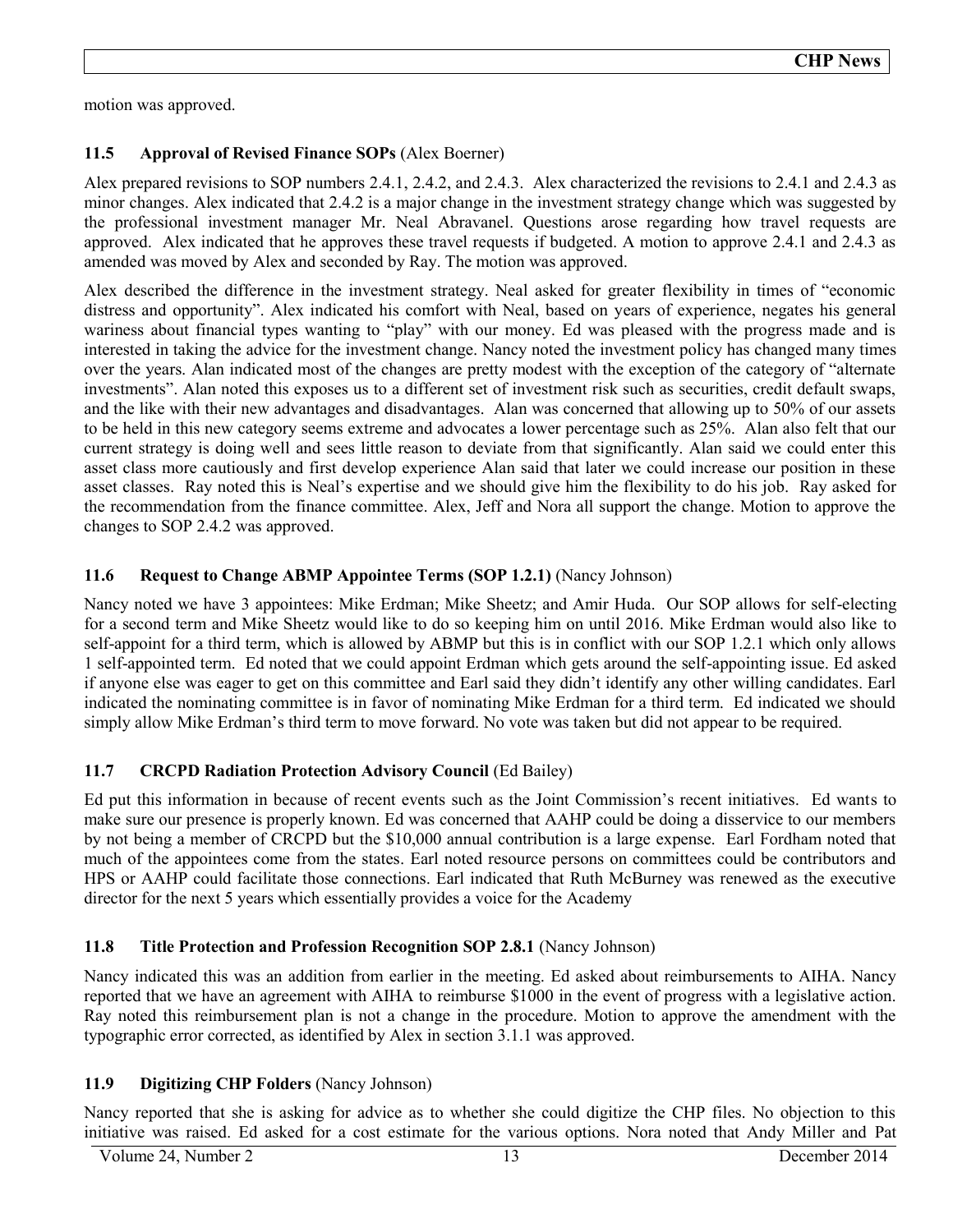LaFrate have experience in this work.

# **11.10 2015 Special Session Update** (Ed Bailey)

This was originally number 11.16 on the packet and renumbered for the purpose of the minutes. Ed is leaning toward holding a special session on ethics and to include some material that IRPA will be releasing regarding environmental justice. Ed noted that John Poston has an ethics course at Texas A&M. Ed noted we are extremely lucky that CHPs as a group are quite truthful and ethical. Ed wanted to provide some support to members regarding ethics. Ed also talked about how ethics applies in the use of social media. Jim noted that New Mexico professional engineers are required to have a portion of their continuing education in ethics. Ed is seeking advice on speakers.

# **11.11 Academy Open Meeting Agenda** (Nancy Johnson)

This was originally number 11.17 on the packet and renumbered for the purpose of the minutes. The meeting is on Tuesday, July 15, 2014 at 5 PM.

# **11.12 February 2015 Meeting Date (Feb 1-4, 2015 Norfolk, VA)** (Nancy Johnson)

This was originally number 11.18 on the packet and renumbered for the purpose of the minutes. Ed noted that the midyear meeting is on Sunday February 1, 2015 at 8:30 AM.

# **12.0 Adjournment**

The meeting was adjourned at 4:20 pm.

# **2014 AAHP Special Session New Frontiers in Radiation Risk Communication**  *Ray Johnson, Past President, AAHP*

The AAHP has an established tradition of hosting a Special Session on Tuesday at the annual meeting of the Health Physics Society. The title for this year's Special Session in Baltimore on July 15, 2014 – *"New Frontiers in Radiation Risk Communication"* was proposed by Dr. Steven Becker, who co-chaired the program with me. Eight specialists in risk communication were invited as speakers over a year ago. We learned subsequently that five of these speakers: Dr. Robert Brent, Dr. Richard Toohey, Dr. Paul Locke, Dr. Steven Becker, and Dr. Evelyn Bromet were identified by Dr. Fred Mettler, who gave the L.S. Taylor Lecture at the annual NCRP meeting on March 10, as giants on whose shoulders our profession has evolved. Their presentations as described below certainly confirmed Dr. Mettler's assessment. Slides from these presentations are available on line at [http://www.hps1.org/aahp/public/wp sessions.htm.](http://www.hps1.org/aahp/public/wp_sessions.htm)



The program began with a lively presentation by **Mr. Larry Petcovic** on *"Social Neuroscience Insights for Building Relationships During Radiation Risk Communication. Carry* is the Director of 3<sup>rd</sup> Order Communications, a consulting firm in Columbia, MD, where he provides leadership training and communication coaching to executives of Fortune 500 companies. Larry has advanced degrees from Rutgers and Johns Hopkins, and graduate studies at George Washington. Larry and I have presented communication workshops together for 30 years.

He got us off to an energizing start for the day by demonstrating how M&Ms could improve our communication effectiveness. He noted that while most technical people listen carefully to questions to determine their best technical response, they often may have very little awareness of the other person's situation or feelings about the issue. He said, "The most difficult skill for us as leaders is to NOT answer a question for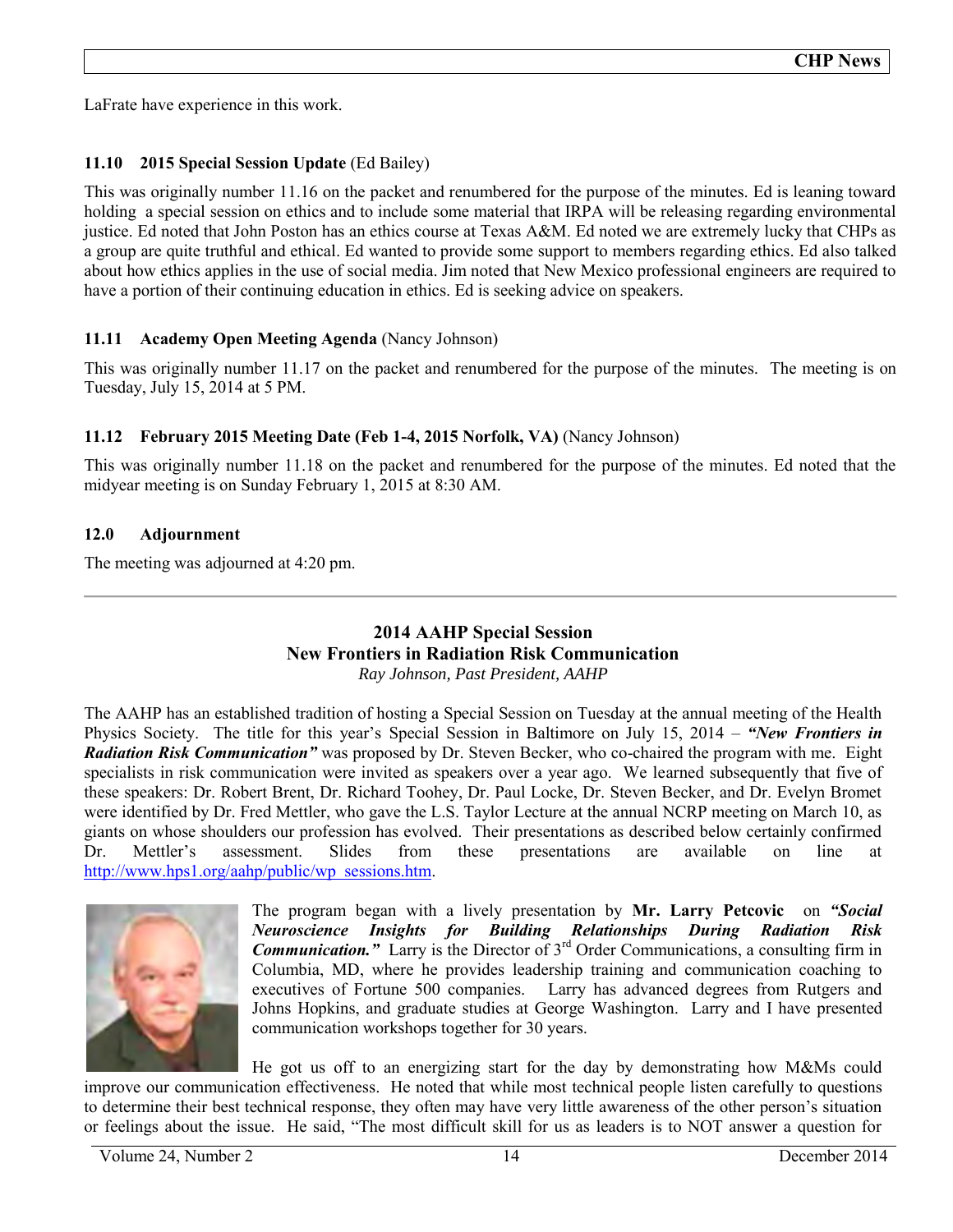which we know the answer." He emphasized, "If we knew more about the other person's circumstances, we might give an entirely different answer." To learn more about the other person, Larry proposed that we use three M&Ms as reminders to ask at least three open-ended questions before giving our answer. This is to encourage that we switch from the expert role to a learner role. The three M&M strategy for responding to inquiries will aid in establishing rapport, showing the other person that we care, and determining better what their real question or concern may be. Larry presented this profound insight with humor as he passed out M&Ms for us to practice his strategy. His approach of asking three open-ended questions before giving an answer sounds so simple and yet it [could be an incredibly powerful approach to increasing our effectiveness for radiation risk communication.](https://www.flickr.com/photos/28691843@N02/5515789764/in/set-72157626239372028) 



**Dr. Robert Brent** gave the second inspiring presentation on *"Deficiencies in Counseling Education and Methodology."* Dr. Brent is Distinguished Professor, Louis and Bess Stein Professor of Pediatrics, Radiology, and Pathology at the Jefferson Medical College of Thomas Jefferson University, Emeritus Chairman of Pediatrics, and Director of the Clinical and Environmental Teratology Laboratories at the duPont Hospital in, Wilmington DE. Dr. Brent received his AB, MD with honor, and PhD in radiation biology, physics and embryology from University of Rochester. He trained in Pediatrics at the Massachusetts General Hospital and was Chief of Radiation Biology at the Walter Reed Army Institute of Research. He was Chairman of Pediatrics for 30 years at Thomas Jefferson University and

the Alfred I. duPont Hospital for Children. He has over 475 publications and has received numerous national and international awards.

Dr. Brent described how doctors in the first half of the 1900s believed that basic science education and research "could provide all the answers," so that physicians could diagnose, meliorate, treat, or cure most medical problems they encountered. In 1960 Dr. Engle advised that you cannot ignore the impact of the environment on the patient's disease or the behavioral defenses available to them. Drawing upon this advice for 60 years of counseling experience, Dr. Brent emphasized the importance of counseling with compassion and empathy while providing information on options as an educator rather than telling people what they should do. He noted that empathy requires some knowledge of and sensitivity to the social and cultural position of the persons being counseled. Dr. Brent also presented the scientific basis for concluding there is little or no evidence for genetic effects of radiation for children of exposed parents. He explained the carcinogenic risks of radiation in-utero and noted that lifetime risks following in-utero exposure may be considerably lower than for early childhood exposure**.** Dr. Brent concluded by saying, " I have had the good fortune to experience a most memorable and exciting lifetime scientific journey with rewards that would be priceless to any physician; namely, to have concrete evidence that thousands of lives have been saved or changed."



**Dr. Richard Toohey** gave us insights in *"The Memetics of Radiation Protection."* He received his Ph.D. in physics from the University of Cincinnati in 1973 and spent the first part of his career at Argonne National Laboratory in both research and operational health physics. He recently retired from Oak Ridge Associated Universities, where he directed the Radiation Internal Dose Information Center, was Sr. Health Physicist for the Radiation Emergency Assistance Center/Training Site, Director of Dose Reconstruction Programs, and Associate Director of the Independent Environmental Assessment and Verification Program. He is currently a senior health physics consultant with M. H. Chew & Associates of Livermore, CA. He was the 2008-09 President of the Health Physics Society and is a

member and Director of the National Council on Radiation Protection and Measurements, Treasurer of the International Radiation Protection Association, and Chair of the Science Advisory Committee for the U.S. Transuranium and Uranium Registries.

Dr. Toohey explained that the term "meme" was applied by the evolutionary biologist Richard Dawkins to a unit of cultural evolution, i.e., an action that spread from an originator to others, such as tool-making. The concept was later expanded to include ideas that spread from one brain to another (their environment) and compete for success (retention and further transmission) under Darwinian rules, i.e., the memes best suited to their environment will survive and propagate, eventually driving out memes less well-suited. The resulting science, developed by Brodie,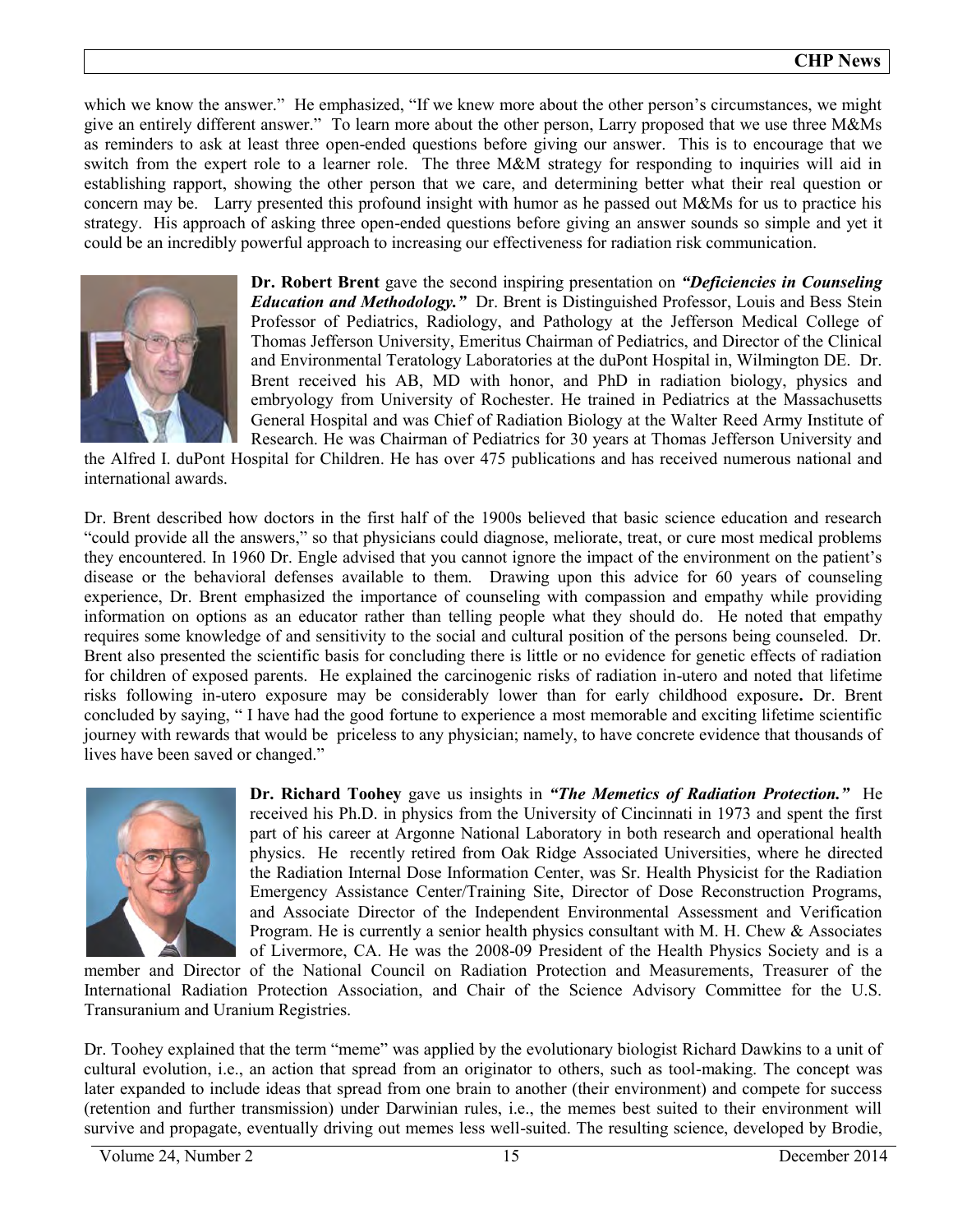Lynch, Blackmore, and others is known as memetics, and deals with the propagation of ideas among humans. Given that the human brain is hard-wired for survival by incorporating automatic analyses of sensory inputs for threats and responds accordingly without higher-level conscious processing, memes that convey a threat will naturally survive and prosper in such an environment. He explained that while LNT has many scientific problems, it has come to be the accepted model (meme) for most people. He said, "You cannot unring the bell." This alone explains why the phrase "deadly radiation" has become commonplace in media coverage of radiological issues. Some memes relevant to radiation risk communication include contagion, dread, autonomy, vulnerability, confirmation bias, justice, and others, all of which thrive in human brains much better than do most of the memes of science.



**Dr. Paul Locke** gave a presentation on *"Risk Communication and the Safety Culture.* Dr. Locke holds an M.P.H from Yale University School of Medicine, a Dr.PH. from the Johns Hopkins University Bloomberg School of Public Health, and a J.D. from Vanderbilt University School of Law. He is an environmental health scientist and attorney, and an Associate Professor at the Johns Hopkins University Bloomberg School of Public Health. He holds his primary appointment in the Department of Environmental Health Sciences and a joint appointment in the Department of Health Policy and Management. Dr. Locke directs the Doctor of Public Health Program in Environmental Health Sciences. Dr. Locke's research and practice focus on how decision makers use and communicate scientific data

and research in regulation and policy-making and how environmental health sciences influence the policy-making process. Dr. Locke was a member of the National Academy of Sciences Nuclear and Radiation Studies Board from 2003 to 2009, and chaired the National Academy's Committee on Uranium Mining in Virginia. He also served on the Board of the NCRP and is now the Vice-President for NCRP's PAC 7 on Radiation Education, Risk Communication and Policy.

Dr. Locke explained how the concept of nuclear safety culture came into widespread use in the mid-1980s, after the Chernobyl accident. It has been adopted and implemented worldwide. In the United States, the Nuclear Regulatory Commission (USNRC) published a formal safety culture statement in 2011. This policy was adopted after extensive consultation with stakeholders, and is intended to apply to all USNRC licensees. Adoption of this policy is voluntary; it is not a regulation, and is not enforceable. Nevertheless, it has been embraced by the nuclear power industry and the Institute of Nuclear Power Operations. According to the USNRC, nuclear safety culture is defined as "… the core values and behaviors resulting from a collective commitment by leaders and individuals to emphasize safety over competing goals to ensure protection of people and the environment." USNRC defines 9 traits of a positive safety culture, which include leadership safety values and actions, personal accountability, respectful work environment and effective safety communication.

Dr. Locke explained the interdependent relationship between implementation of a positive nuclear safety culture and risk communication. USNRC's safety culture statement and explanation – as well as almost every other definition of safety culture – makes transparency and openness key attributes. One successful way to foster openness and transparency is through dialogue and the risk communication process. In addition, risk communication can be utilized to explain the idea of nuclear safety culture and the reasons why the nuclear safety culture's core values must be adopted and nurtured by all entities that use nuclear materials. Beyond that, however, risk communication is the most direct way to engage members of the public and the regulated community in discussions about how to build a strong and proactive nuclear safety culture.



**Dr. Steven Becker** gave a presentation on *"Public Communication and Radiation Emergency Risk Communication: Continuing Lessons from Fukushima Dai-ichi."*  Dr. Becker is Professor of Community & Environmental Health in the College of Health Sciences at Old Dominion University in Virginia. He has had extensive field experience at the sites of major radiation incidents around the world, including the 1999 nuclear criticality accident in Tokaimura, Japan. He has done Chernobyl disaster follow-up work in Ukraine and Belarus, and was a member of a three-person radiological emergency assistance team invited to Japan in 2011 in response to the earthquake-tsunami disaster and the Fukushima Dai-ichi accident.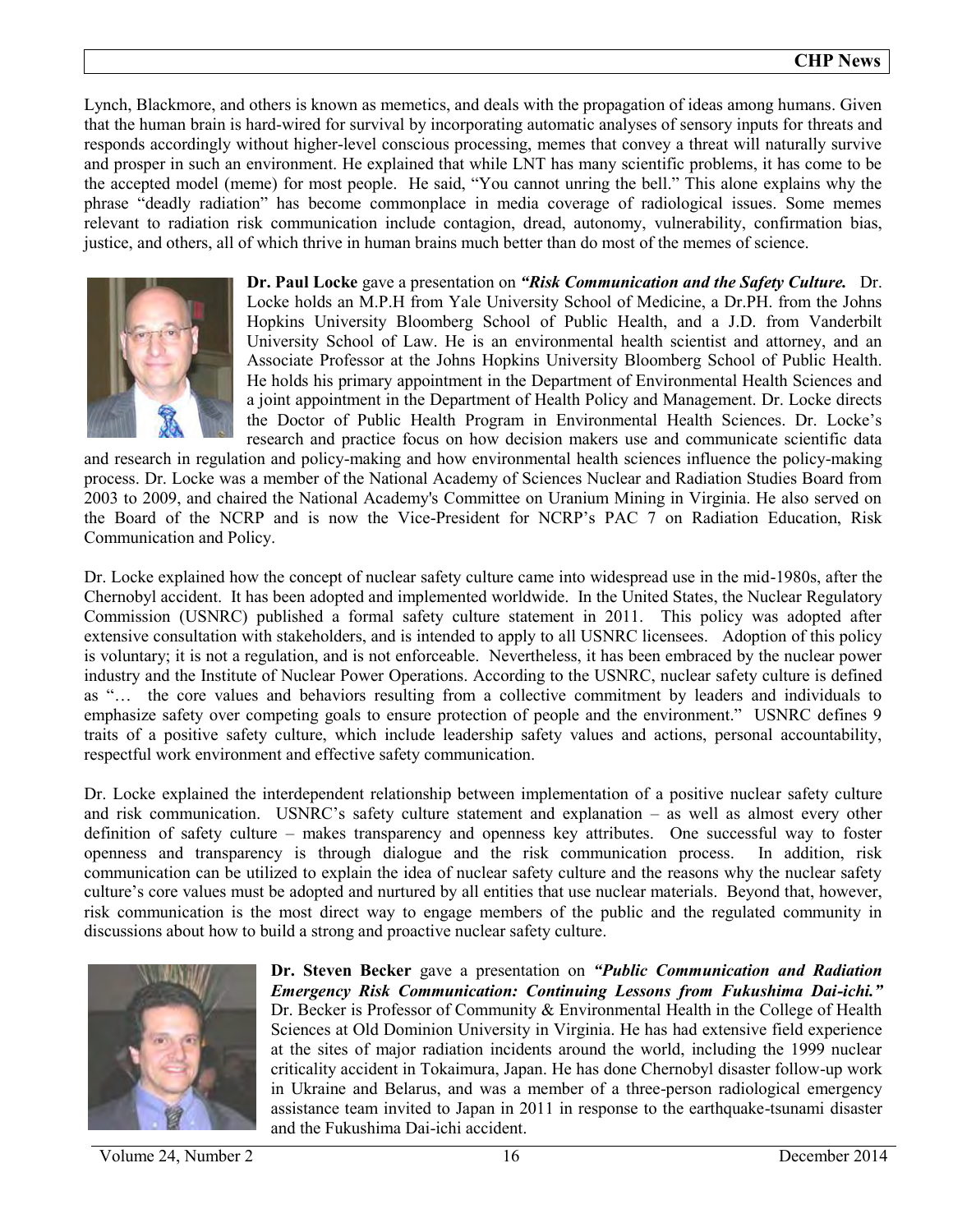Dr. Becker discussed some of the Fukushima Dai-ichi nuclear accident's main lessons regarding public information and radiation emergency risk communication. His presentation drew on recent scholarly research and on his firsthand experience as a member of the team invited to Japan. He discussed several broad types of communication lessons learned: 1) those involving immediately affected areas; 2) those involving locations farther away (outside of the immediately affected areas); and 3) those involving new populations and audiences or groups whose communication needs tend to be overlooked. One communication lesson learned was that the volume of questions people have about population monitoring, screening, and decontamination can be enormous. Effectively meeting people's information needs requires considerable advance planning, training, and the up-front development of information resources. Dr. Becker noted that communication and information needs in areas away from the directly impacted areas can also be immense, particularly in places that receive evacuees. If people's questions, fears, and concerns are not adequately addressed in such receiving communities, the possibility that evacuees may find themselves facing such problems as exclusion, stigma, and discrimination is increased.

With respect to communication needs related to new populations or audiences, he cited the example of children. In the aftermath of the Fukushima Dai-ichi accident, dosimeters were distributed to thousands of preschoolers, children in elementary schools, and students in junior high schools. Not surprisingly, many had questions and some had concerns. Yet today, no nation has much available in the way of age-appropriate and developmentallyappropriate radiation emergency informational materials. This gap needs to be filled. Another communication gap involves healthcare staff and their families (particularly with young children), who can also have many questions, concerns, worries, and information needs. When such needs are not fully understood and addressed, new challenges can result. In the case of Fukushima Dai-ichi, significant numbers of healthcare practitioners have left the Prefecture, and there continues to be difficulty in attracting nurses, trainee doctors, etc. Dr. Becker concluded by saying that although much progress has been made in recent years in terms of radiation emergency risk communication, considerable work remains.



University.

**Dr. Evelyn Bromet** spoke to us about the *"Emotional Consequences of Nuclear Power*  **Disasters."** She is Distinguished Professor of Psychiatry and Preventive Medicine at Stony Brook University. She has her BA from Smith College, PhD in epidemiology from Yale, and post-doctoral training at Stanford. She has done research on the psychological aftermath of TMI and Chernobyl. Her current research is on the illness course of people hospitalized with psychosis and mental-physical co-morbidity in responders to the World Trade Center disaster. She is a consultant to Project Valor (a Registry study of Post Traumatic Stress Disorder), the US army suicide research program headed by Ron Kessler, IAEA, and Fukushima Medical

Dr. Bromet noted that after TMI, Chernobyl, and now Fukushima, the official consensus is that the greatest short and long-term public health effect is mental health. The major mental health consequences of such disasters are depression, anxiety, post-traumatic stress, and medically unexplained somatic symptoms, smoking, alcoholism, and suicide. These conditions are often long-term and are associated with stigma, fear of developing cancer, grief, and a lost sense of safety and control. Research on such radiation disasters, including a-bomb survivor studies, indicates that exposed adults from contaminated regions report persistently higher levels of distress, but not diagnosable disorders, than similar people in non-radiation exposed areas. The highest risk groups are clean-up workers and mothers of young children. While demographic and psychiatric history play a role in determining these effects, disaster-related experiences, including being told by a doctor that one's health problems are from exposure, are the most toxic. In contrast, studies of children raised in the shadow of the Chernobyl accident show that they perceive their health more negatively than their peers, but their emotional, neuropsychological, academic, and social development is comparable. Psychological effects are independent of actual exposure level. Preliminary data from Fukushima suggest that the patterns occurring after Three Mile Island and Chernobyl are repeating themselves. It is imperative that the psychological experiences of Fukushima survivors are fully understood by mental health and medical professionals, and that they are addressed early so as to reduce the long-term burdens these survivors will otherwise face.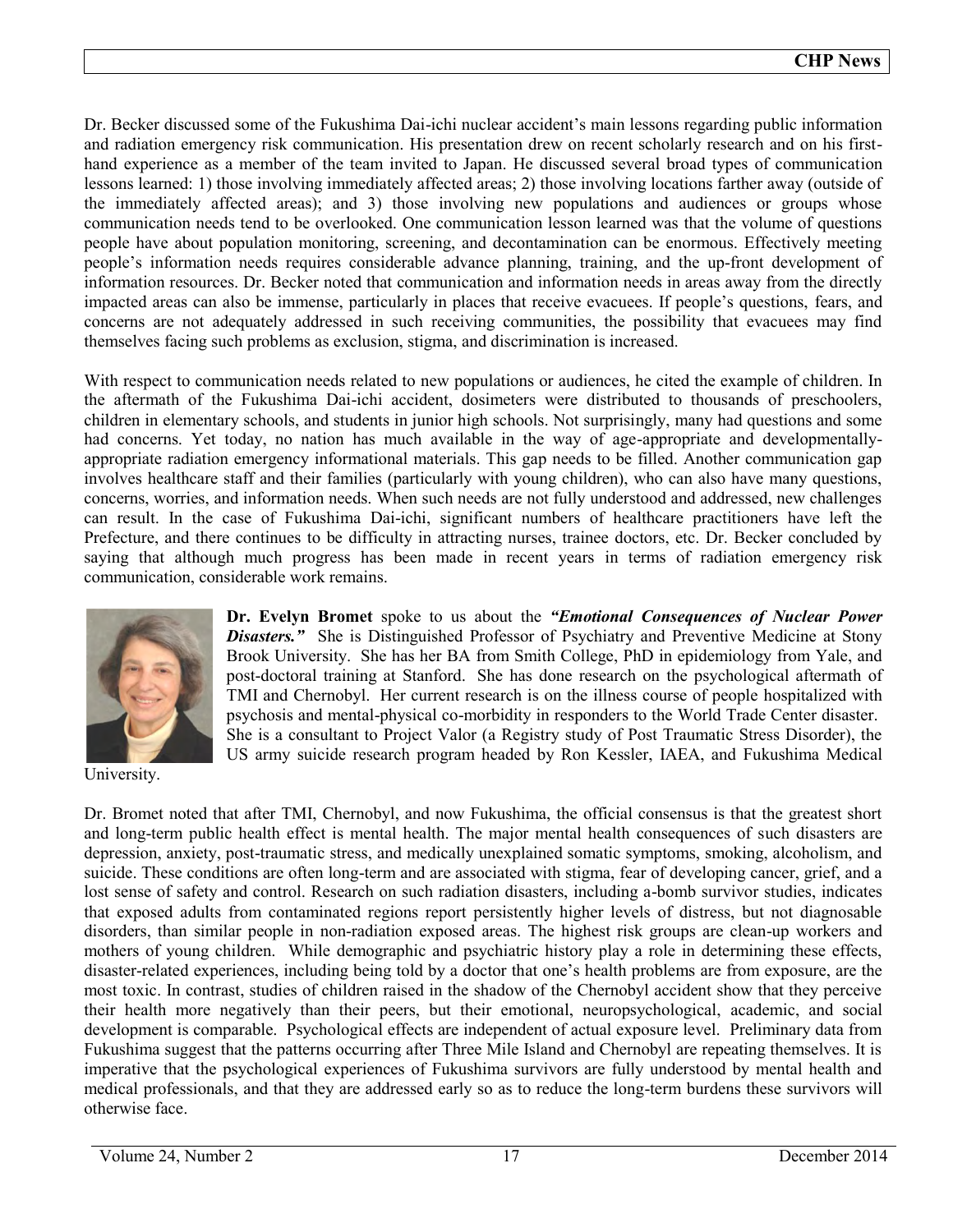

**Ray Johnson** gave the next presentation on *"Radiation Safety Decisions – How we are Prone to Errors.*" Ray is the Director of the Radiation Safety Counseling Institute in Rockville, MD where he provides consulting, training, and workshops or radiation safety and risk communications. He has advanced degrees in engineering from MIT, Harvard, and Rensselaer Polytechnic Institute. In addition to a 50 year career in radiation safety, Ray took three years of training in the 1970s to practice psychological counseling. Since then he has been providing counseling as a volunteer, currently as a Commissioned Stephen Minister in his church. To address health physicists' concerns for radiation risk communication, over the years he has attempted to build bridges between the field of psychology (where they know

how to deal with fears, but do not know about radiation) to the field of radiation safety (where we know about radiation, but usually do not know how to deal with fears). He has over 500 publications and presentations on risk communication and radiation safety. He is a Certified Health Physicist and Licensed Professional Engineer. Ray is a Past President of the Health Physics Society and the American Academy of Health Physics and has received over 30 Society awards.

Based on a series of monthly articles in the HPS Newsletter (2012-2013), he noted that health physicists have long been puzzled and often frustrated about how people can make instant decisions regarding radiation with little or no actual data. Studies in psychology show that our ability to make instant decisions for safety is a part of how our brains are wired for our protection. We are programmed to fear first and think second. We have survived by this innate ability to foresee dangers and take protective actions accordingly. Instant prediction of danger is not something we do consciously by evaluation of facts or circumstances. For example, if we took the time to analyze whether a nearby snake looks angry and whether it is close enough or fast enough to strike us, it may be too late. Instead our subconscious has automatically responded with an order to our body which says jump back. Our subconscious functions as a superfast computer processing all incoming signals by associations with images and experiences in our memories (what Dr. Toohey calls memes). Thus we are programmed for instant response without any conscious thought. While this instinct for safety is important for our survival, it is also prone to substantial errors for some dangers, such as radiation.

In the process of making decisions for radiation safety, there are at least 15 or more ways that our subconscious is prone to errors relative to the actual circumstances. My studies are showing that even technical professionals are prone to errors according to what they have come to believe subconsciously based on what they have heard or read about radiation. Out subconscious mind is prone to running ahead of the facts to draw coherent conclusions from a few scraps of evidence. Subconscious impressions then become the basis for instant decisions and long term beliefs. Ray noted that it is OK to be afraid of radiation. Fears are a natural function of our minds for our protection. However, fears can also be harmful as described by Dr. Bromet. Unfortunately radiation fears are often based on radiation mythology (something believed which is not technically true). One of the most prevalent radiation myths is the linear non-threshold dose response model (LNT). This model is shown as a straight line down to zero. The myth of this model is that there is NO zero. In the US, zero on the health effects scale starts at 560,000 cancer deaths a year. Zero on the dose scale starts at background, which is 310 mrem a year in the US. However, background for other parts of the world start at 3,000 to over 20,000 mrem a year. This raises the question about whether it makes any sense to begin looking for health effects above 310 mrem a year in the US when other countries start as levels above 20,000 mrem a year? Ray concluded by saying we can be helpful for frightened persons by affirming it is OK to be afraid and then providing information as a technical resource to help people derive their own answers to what safe means for them (note this is the same guidance offered by Dr. Brent).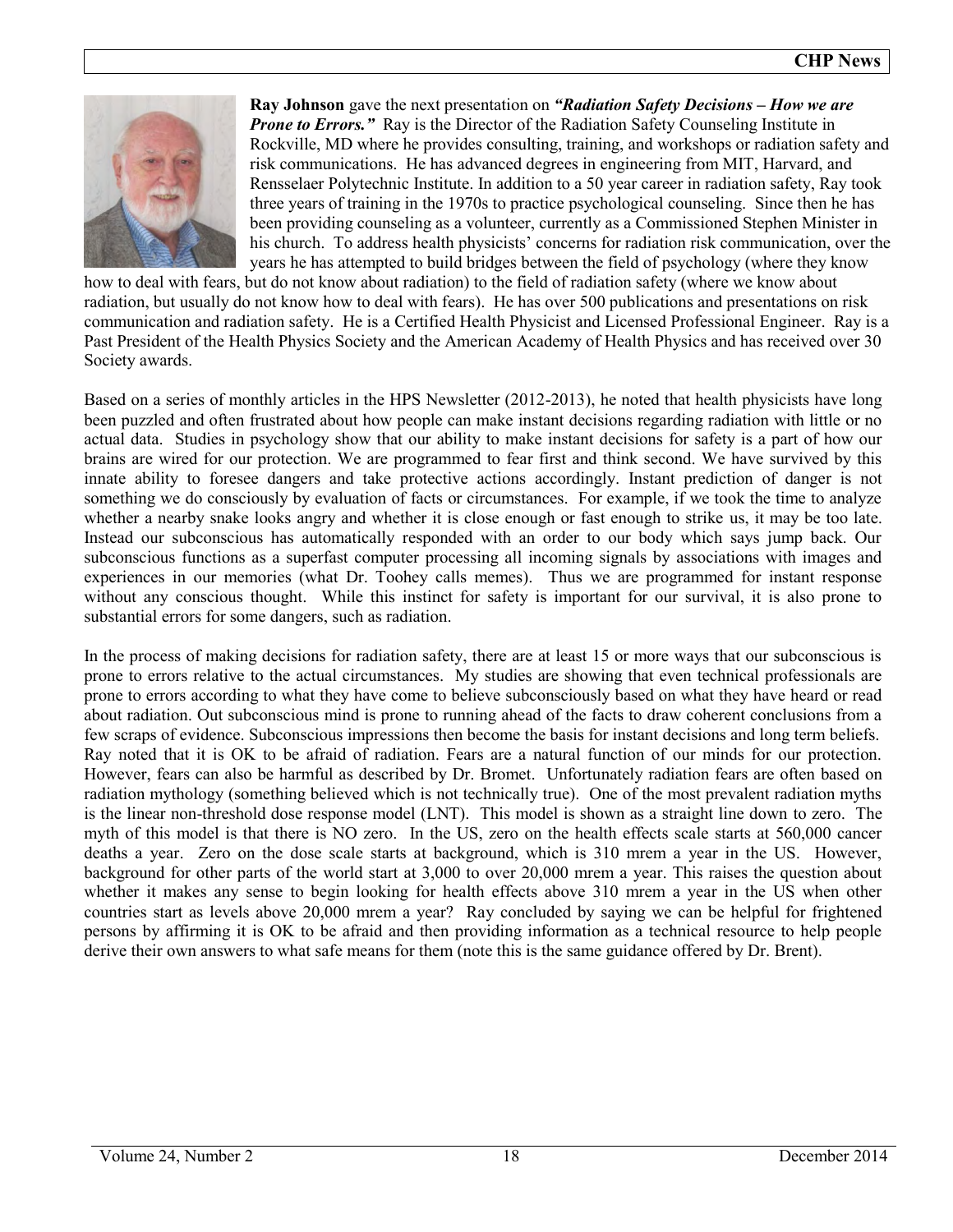

**Dr. Robert Emery** concluded the Special Session with an energetic presentation on *"Strategies for Correcting Misinformation about Radiation."* He is Vice President for Safety, Health, Environment & Risk Management for The University of Texas Health Science Center at Houston and Professor of Occupational Health at the University of Texas School of Public Health. Bob has over 30 years of experience in health  $\&$  safety and holds master's degrees in radiological hygiene and environmental health and a doctorate in occupational health. He is unique in that he possesses national board certification in  $7$  main areas of health  $\&$  safety (CHP, CIH, CBSP, CSP, CHMM, CPP, ARM). He is the author of over 70 peer-reviewed articles (31 in the Health Physics Journals) and makes frequent presentations on such issues at the local,

national, and international level.

Dr. Emery noted that individuals will most certainly continue to experience apprehensions about possible exposures to radiation both in the workplace and in the environment. These apprehensions can be exacerbated by previously held beliefs, intensive media coverage, and uncontrolled postings on the internet. In the absence of counterbalancing factual information presented in ways individuals can readily comprehend, poor decision making and the wasting of precious public health resources can ensue. So what should the health physics profession be doing to address situations where incorrect or misinformation abounds? He noted that once misinformation (what Ray calls mythology) is acquired it is quite difficult to remove its influence. He discussed an example of misinformation published in a medical journal which said that 14,000 deaths occurred in the US in 2011 as a result of fallout from Fukushima. Upon careful review, he noted that the speculated deaths were determined by comparing the number of deaths in 2010 and 2011 in 122 US cities. He raised a question about such speculations, "Sound science or sounds like science?" He defined how "Lysenkoism" is used to describe the manipulation or distortion of the scientific process as a way to reach a predetermined conclusion as dictated by ideological bias, often related to social or political objectives. Articles as noted above posted by "crusaders, critics, and conspiracy theorists" serve to weaken the messages made by qualified experts. Correcting misinformation is a matter of careful choice of words. For example, when refuting misinformation, avoid mentioning the wrong information as individuals tend to lose the "tag" and actually remember the myth. Don't say, "Irradiation won't make your food radioactive." It is better to focus on the facts you wish to communicate and say, "This procedure eliminates dangerous pathogens from your food and makes it healthier for you." He concluded, as public health professionals, "We hold an ethical obligation to monitor for, and correct, misinformation." Relying on the science behind effective risk communications is "not about manipulating people – it's about giving the facts a fighting chance."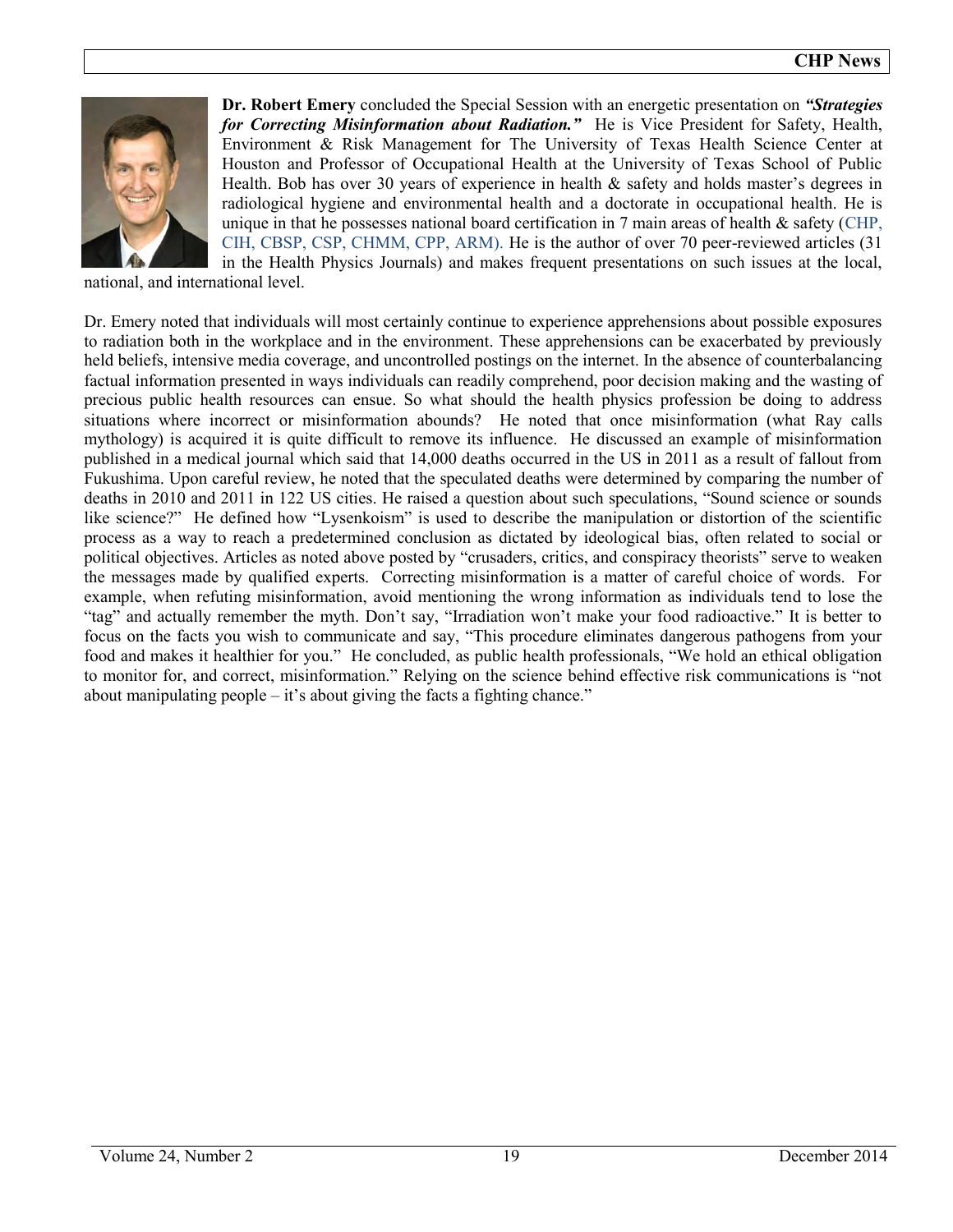# **AMERICAN ACADEMY OF HEALTH PHYSICS – 2015**

# **Voting Members of the Executive Committee**

*(Term expires at the end of the year indicated)*

### **PRESIDENT**

Robert Miltenberger ('16) Sandia National Lab, Bldg. 1090 PO Box 5800, MS 1103 Albuquerque, NM 87185-1103 (505)845-0904 rpmilte@sandia.gov

#### **PRESIDENT-ELECT**

Kent Lambert ('17) 300 Glenside Rd Millville, NJ 08332 (215)255-7860 Kent.lambert@drexel.edu

# **PAST PRESIDENT**

Edgar Bailey ('15) 2804 Misty Shore Lane Pflugerville, TX 78660 (512)934-2357 edbaileychp@msn.com

### **SECRETARY**

Alan Jackson ('16) 1705 David Court Ann Arbor, MI 48105 (313)916-2739 AlanJ@rad.hfh.edu

#### **TREASURER**

Steven Brown ('17) 7505 South Xanthia Place Centennial, CO 80112 (303)721-0722 sbrown@senesusa.com

# **DIRECTOR & PAST-TREASURER**

Alex J. Boerner ('15) 10605 Eagle View Dr Knoxville, TN 37922 (865)574-0951 alex.boerner@orau.org

#### **DIRECTOR**

Louise Buker ('16) 6678 Old Station Drive West Chester, OH 45069 (513)758-1645 lbuker@oraucoc.org lbuker@gmail.com

#### **DIRECTOR**

Dan Mantooth ('15) 144 Montana Ave Oak Ridge, TN 37830 (865)-220-7188 dsm37830@att.net

### **DIRECTOR**

Jim Stafford ('17) 347 Beech Island Ave Beech Island, SC 29842 (803)952-9888 Jim.stafford@urs-ps.com

#### **ABHP CHAIR, EX-OFFICIO MEMBER**

Pat LaFrate ('15) 6426 Myston Lane Huntersville, NC 28078 (980)875-3204 plafrate@nc.rr.com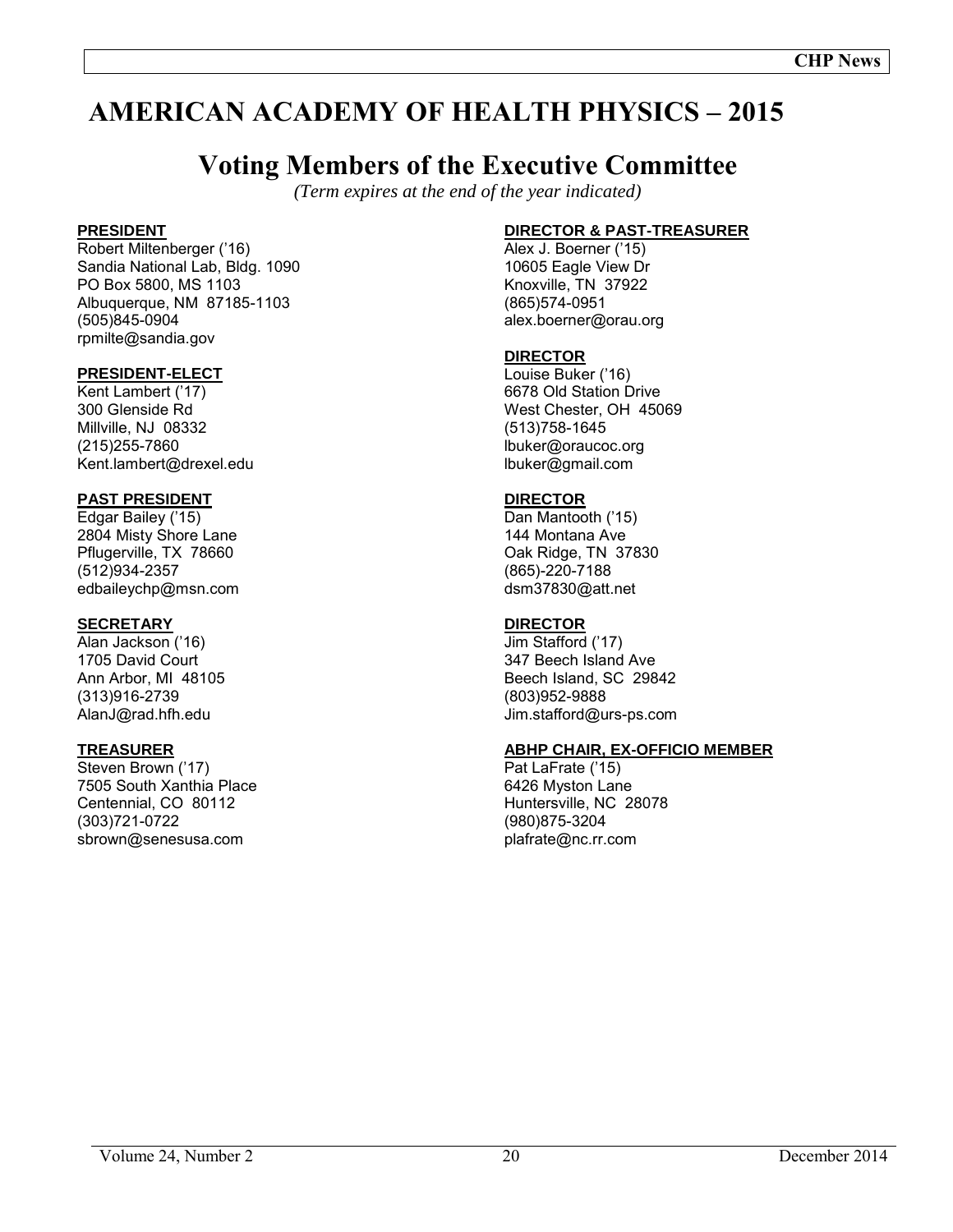# **AMERICAN ACADEMY OF HEALTH PHYSICS – 2015**

# **APPOINTED POSITIONS**

#### **EXECUTIVE SECRETARY AND PROGRAM DIRECTOR**

Nancy Johnson American Academy of Health Physics 1313 Dolley Madison Blvd, Ste. 402 McLean, VA 22101 (703)790-1745 ext. 25 Work (703)790-2672 FAX [njohnson@burkinc.com](mailto:njohnson@burkinc.com)

#### **NEWSLETTER EDITOR**

Kyle Kleinhans, Editor 9025 Colchester Ridge Road Knoxville, TN 37922 (865)241-1024 Work Klink17@tds.net

#### **WEBMASTER**

E. Scott Medling medling@hps1.org

#### **ASSISTANT WEBMASTER**

James S. Willison URS Professional Solutions 2131 Centennial Avenue, SE Aiken, SC 29803 (803) 502-9852 jim.willison@urs-ps.com

#### **AAHP APPOINTEES**

#### **ABMP:**

Michael C. Erdman (1/09 through 12/17) Hershey Medical Center Health Physics MC H141 Hershey, PA 17033 (717)531-4222 merdman@psu.edu

Michael Sheetz (1/11 through 12/16) 6945 Rosewood St Pittsburgh, PA 15208 (412)624-2728 msheetz@pitt.edu

Amir Huda (1/13 through 12/15) (599)278-8427 ahuda@csufresno.edu

#### **AAHP LIAISONS:**

#### **CRCPD:**

Earl Fordham Washington Dept. of Health Office of Radiation Protection 309 Bradley Blvd., Suite 201 Richland, WA 99352 (509)946-0234 Work (509)946-0876 FAX earl.fordham@gmail.com

#### **HPS:**

Mark (Andy) Miller 23012 Roberts Run Bay Village OH 44140 (615) 557-8178 Miller1099@hotmail.com

#### **NRRPT:**

Eddie Benfield Eddie.benfield@duke-energy.com

#### **ABHP LIAISONS:**

#### **CESB:**

Nora Nicholson nora.nicholson@dom.com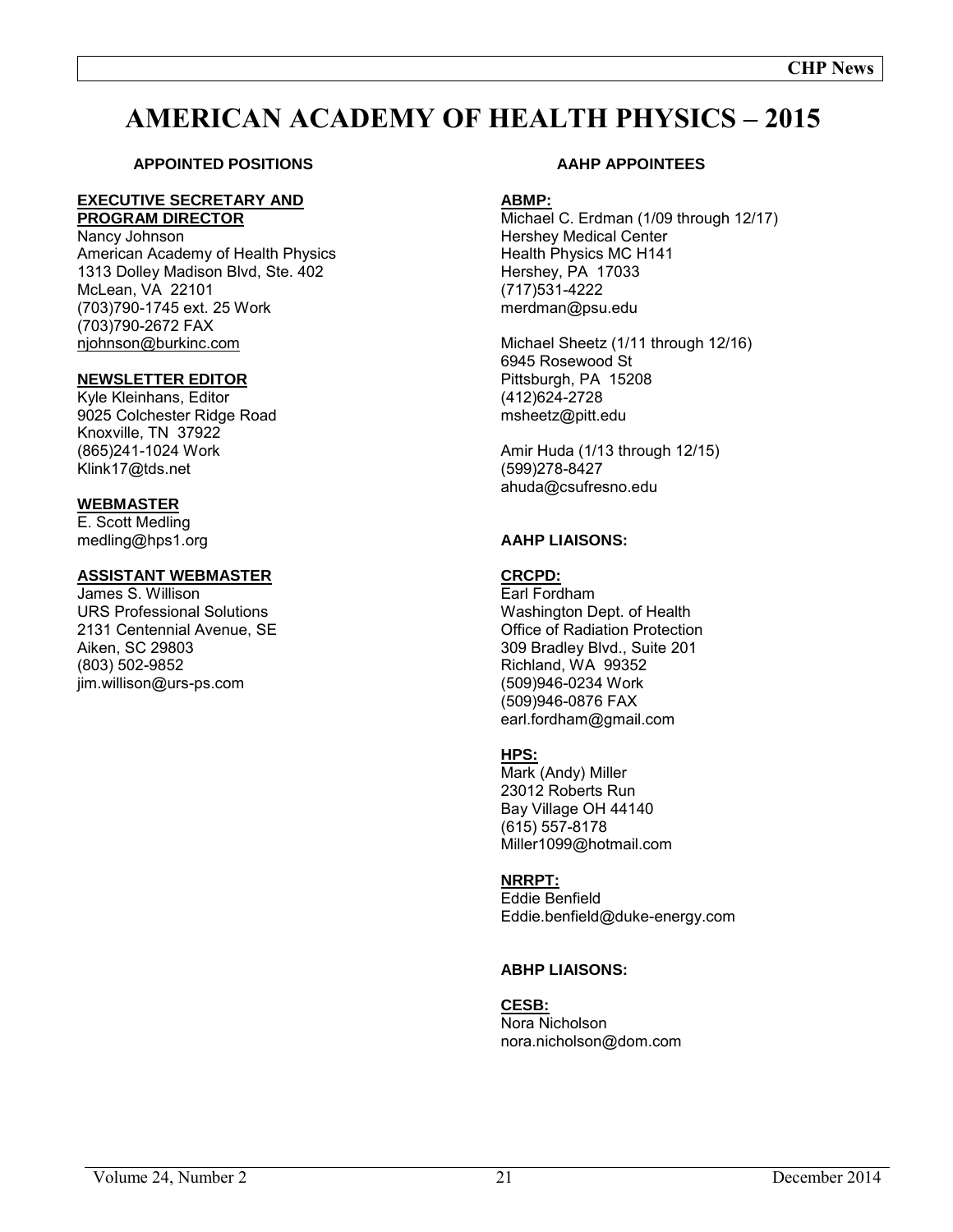# **AMERICAN ACADEMY OF HEALTH PHYSICS – 2015**

#### **AAHP COMMITTEES AND CHAIR**

#### **Appeals** ……………………………………………

Sarah Hoover, Chair ('16) 126 Bandelier Avenue Los Alamos, NM 87544 (505)665-4224 shoover@lanl.gov

#### **Continuing Education** ……………………………

James S. Willison, Chair ('17) URS Professional Solutions 2131 Centennial Avenue, SE Aiken, SC 29803 (803) 502-9852 jim.willison@urs-ps.com aahpcec@burkinc.com

#### **Exam Site** …………………………………………

Anthony Williams, Chair ('16) 4896 Diggins Dr. Fort Meade, MD 20755 (757)642-4471 Anthony.williams@med.navy.mil

#### **Finance** ……………………………………………

Alex Boerner ('15) 10605 Eagle View Dr Knoxville, TN 37922 (865)574-0951 alex.boerner@orau.org

# **Nominating** ………………………………………

Dale Thomas, Chair ('15) 14520 #1 Miller Rd St. Hedwig, TX 78152 (210)275-5737 Dale.thomas@moellerinc.com

#### **Professional Development** ……………………

Janet Johnson, Chair ('16) 1001 Painted Lady Lane Carbondale, CO 81623 (970)481-5101 janetj@sopris.net

#### **Professional Standards & Ethics** ……………

Tim Taulbee, Chair ('16) 5305 Riverplace Blvd Austin, TX 78730 (502)382-7869 taulbet@gmail.com

#### **Title Protection/Professional Recognition**

Steven Frey, Chair ('15) 1412 Pine Crest Drive South Williamsport, PA 17702 (570)567-7443 stevenfrey@aol.com

#### A**AHP COMMITTEE MEMBERS**

Henry Kahnhauser ('17) Duncan White ('15)

James Cherniack ('17) Mark Hogue ('15) Alan Jackson ('15) Scott Schwahn ('15) Robert Sitsler ('16)

Christopher Graham ('16) Sean Murphy ('17) Josip Zic ('16)

Alan Jackson ('15) Pat LaFrate ('15)

James Bogard ('17) Morgan Cox ('17) Kathleen Dinnel-Jones ('17) Earl Fordham ('16) David Kent ('17) Robert Morris ('16) Toshihide Ushino ('15) Andy Miller (ABHP Vice Chair) ('15)

Richard Granberg ('15) Janet Johnson ('16) Tom Johnson ('15) Balwan Hooda ('17)

Jack Buddenbaum ('17) Robert Cherry ('16) Danny Rice ('15) Neil Stanford ('15)

Travis Beard ('15) Charles Kent ('17) Jay Maisler ('17) Ruth McBurney ('17) John Solini ('16)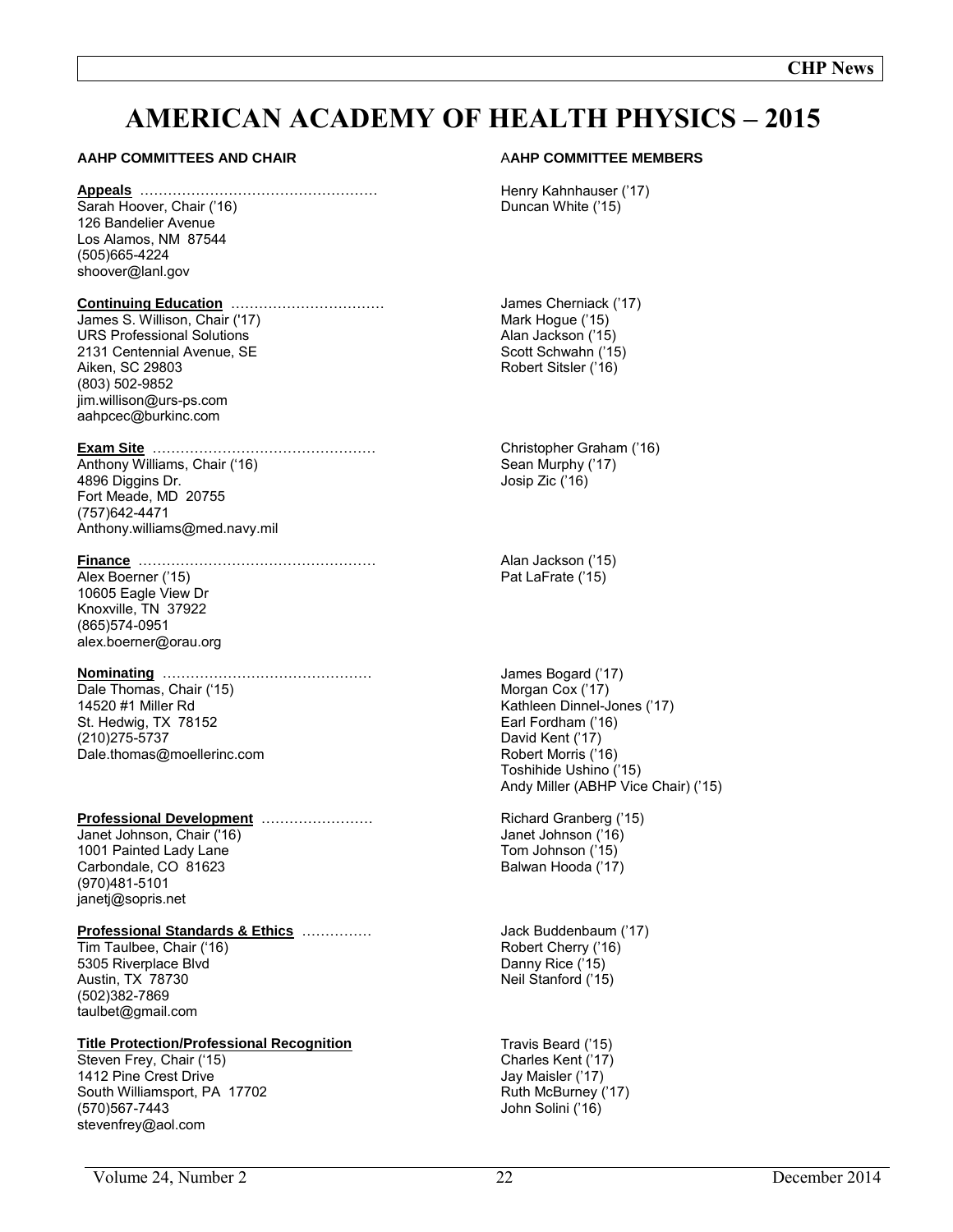# **AMERICAN BOARD OF HEALTH PHYSICS – 2015**

#### **VOTING MEMBERS OF THE ABHP**

#### **CHAIR**

Patrick J. LaFrate, Jr. '15 6426 Myston Lane Huntersville, NC 28078 (980)875-3204 plafrate@nc.rr.com

#### **VICE CHAIR**

Mark A. Miller, '16 23012 Roberts Run Bay Village OH 44140 (615) 557-8178 Miller1099@hotmail.com

#### **SECRETARY**

Jay Tarzia '18 Radiation Safety & Control Services 91 Portsmouth Ave Stratham, NH 03885 (603)778-2871 ext 228 jptarzia@radsafety.com

#### **PARLIAMENTARIAN**

Andy Karam '17  $2615 W 13^{th}$  St Brooklyn, NY 11223 (585)734-6863 Akaram238@gmail.com

#### **MEMBER**

Robert May '18 1701 Middleton Place Virginia Beach, VA 23456 (757)269-7632 may@jlab.org

# **MEMBER**

Victoria Morris '19 11962 Stone Quarry Court Cincinnati, OH 45251 (513)558-4110 mor3pm@gmail.com

#### **MEMBER**

Charles A. "Gus" Potter '15 508 Owl Court SE Albuquerque, NM 87123 (505)844-2750 capotte@sandia.gov

#### **MEMBER**

William Rhodes '19 2033 Quail Run Drive NE Albuquerque, NM 87122 (505)844-4597 wgrhode@sandia.gov

#### **EXECUTIVE SECRETARY AND PROGRAM DIRECTOR**

Nancy Johnson American Board of Health Physics 1313 Dolley Madison Blvd, Ste 402 McLean, VA 22101 (703)790-1745 ext 25 njohnson@burkinc.com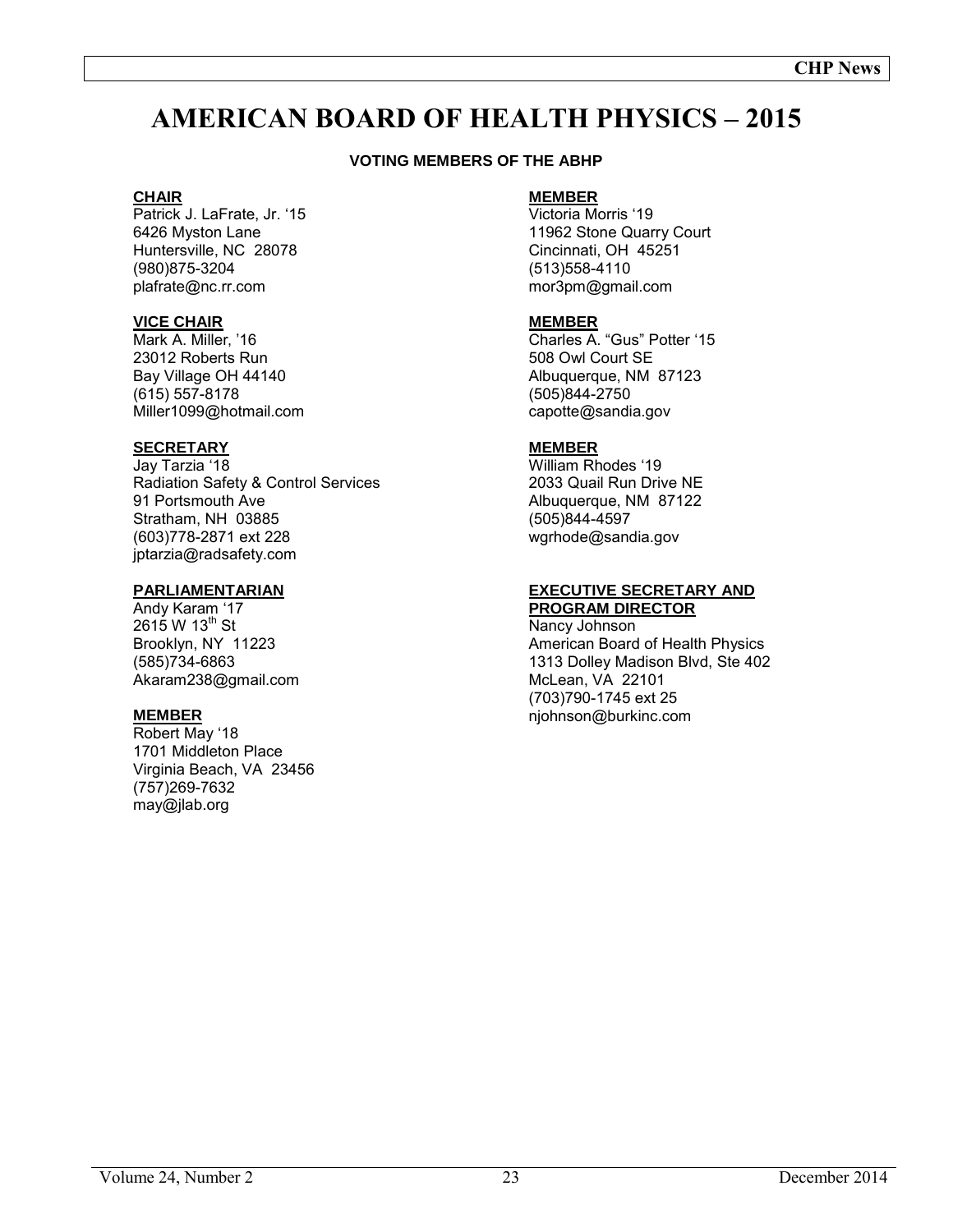# **AMERICAN BOARD OF HEALTH PHYSICS – 2015**

#### **PART 1 PANEL OF EXAMINERS**

Paul Jones, Chair PO Box 5482 Oak Ridge, TN 37831 (865)241-2865 Paul.jones@npo.doe.gov

Chris Martel, Vice Chair 51 Hayden Rowe Hopkinton, MA 01748 (508)497-9057 Chris.martel@verizon.net

Cynthia Flannery, Past Chair 43421 Ballantine Pl Ashburn, VA 20147 (703)858-4898 cindy.flannery@nrc.gov

#### **MEMBERS**

Karen Barcal, ('18) William Barley, ('15) James Cherniak, ('18) Cynthia M. Flannery, ('16) Beth Hilt, ('15) Paul Jones, ('16) Janine Katanic, ('17) Chris Martel, ('18) Pat McDermott, ('16) Govind Rao, ('18) John Serabian, ('16) Michael Whalen, ('17)

#### **PART 2 PANEL OF EXAMINERS**

Richard Adams, Chair Excel Energy 250 Marquette Ave., 4<sup>th</sup> Floor Minneapolis, MN 55401 (612)330-5913 rwachp@yahoo.com

Wei-Hsung Wang, Vice Chair 3841 S Lakeshore Drive Baton Rouge, LA 70808 (225)578-2743 weihsung@lsu.edu

Curtis Kwasniewski, Past Chair 2504 Erindale Oaks Lane Valrico, FL 33657 karancurtk@hotmail.com

#### **MEMBERS**

Richard Adams, ('15) Kelly L. Ausbrooks, ('15) Wes Boyd, ('16) William Bullard, ('18) Michael Campbell, ('18) Jeff Chapman, ('17) Kathleen Dinnel-Jones, ('15) Gerald George, ('16) Tom Hansen, ('17) Gregory E. Jones, ('15) Chris Kessler, ('16) Curtis Kwasniewski, ('15) Henry Lynn, ('17) William McCarthy, ('17) Allen Mabry, ('17) Joseph McDonald, ('18) Hans Oldewage, ('16) William P. Roach, ('15) Clifford Stephan, ('18) Johnafred Thomas, ('18) William Uhland, ('18) Betsy Ullrich, ('16) Toshihide Ushino, ('16) Latha Vasudevan, ('18) Wei-Hsung Wang, ('15)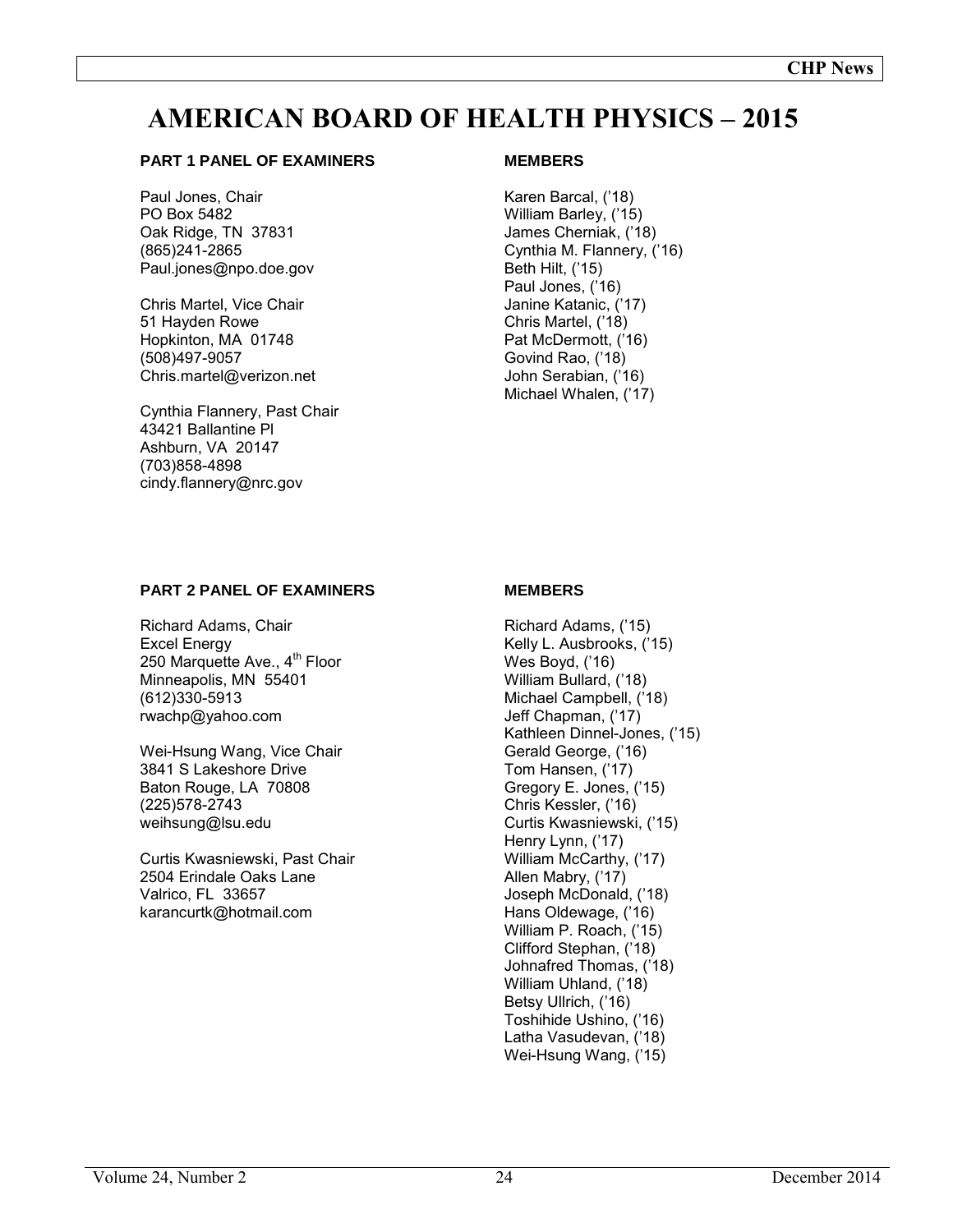# **THE 2014 CHP SALARY SURVEY**

#### Introduction

The 2014 Certified Health Physicist (CHP) survey data was collected by having CHPs submit their responses to survey questions on a webbased data entry form. As was done in previous years, data was collected in conjunction with a salary survey of the entire Health Physics Society (HPS).

The HPS salary survey results will be reported separately in the Health Physics Newsletter.

The survey was also available in hardcopy form for those who preferred to fax or mail their responses.

Questions about this survey should be directed to Gary Lauten. via email: [chpsalarysurvey@yahoo.com](mailto:glauten@hotmail.com) 

#### Data Analysis

The salary ranges marked by CHPs on the completed survey forms were rounded to the midpoints of those ranges before statistical analyses were performed. For example, if a CHP marked the salary range \$100,000 to \$102,499; their salary was rounded to the midpoint value of \$101,250 Responses from CHPs who were either part time or retired *By Gary Lauten* 



Were not analyzed, since the data did not allow meaningful comparisons to be made.

To minimize skewing the results, data from four survey respondents were excluded from the data analysis because they indicated that they earned less than \$65,000 or more than \$205,000 per year.

Of 43 respondents who reported receiving a significant (10% or more) salary increase upon attaining ABHP certification: 19% received this increase from their current employer, 16% from a promotion with their current employer, 49% received this increase from a new employer, and 16% did not specify.

CHP salaries by region are also presented in this report.

#### Data Presentation

In an effort to make the results of the survey interesting and useful, CHPs were subcategorized in several ways by education, primary job responsibility, years of experience, and combinations of these subcategories.

Readers are advised that for statistical validity, results were given only if there were 10 or<br>more CHPs within that more CHPs within that subcategory. Data presented for one subcategory of CHPs may not be possible for another subcategory.

The subcategories in the tables may also change from year to year, depending on the number of responses received. Every effort was made to keep the subcategories consistent with previous surveys, but if there were less than 10 CHPs the results were not given.

#### Tables and Figures

Tables show results for full-time CHPs who received health vacation, and retirement benefits from their primary employer unless otherwise noted.

Histograms of the data shown in Table 1- All CHPs, and Table 2 - Masters Health Physics are included as Figures 1 and 2 respectively.

**All of the following tables are for fulltime CHPs with health, vacation, and retirement benefits unless otherwise indicated.**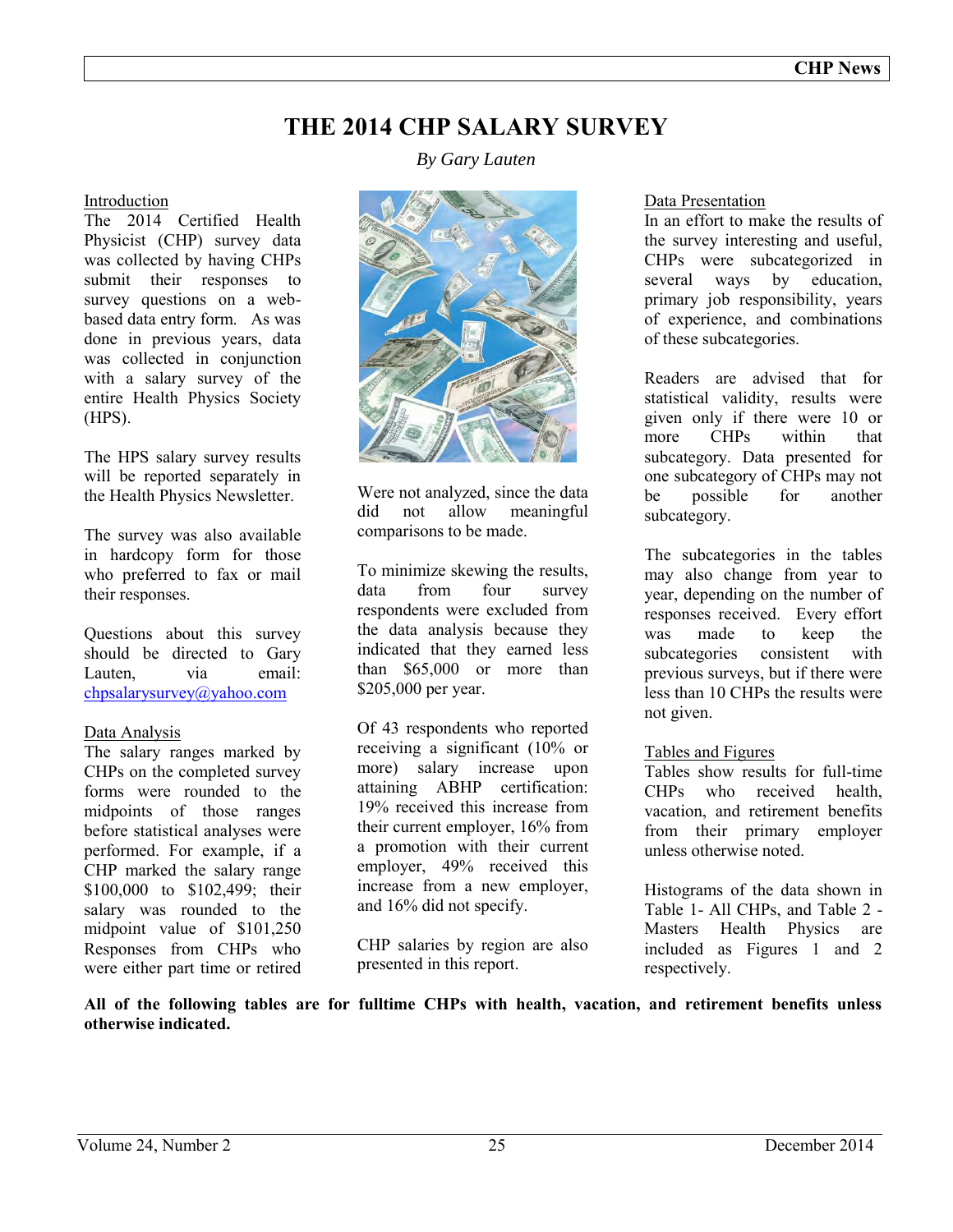#### **Table 1: All CHPs**

| .<br><b>CHPs</b><br>эu | ∪ount | Average                                              | Median                          | <b>Max</b>              | Min                                                                 | <b>Std Dev</b>        |
|------------------------|-------|------------------------------------------------------|---------------------------------|-------------------------|---------------------------------------------------------------------|-----------------------|
|                        |       | $\sim$ $\sim$ $\sim$<br>$\tilde{\phantom{a}}$<br>. . | 000<br>120<br>.JU<br><b>. .</b> | $- - -$<br>8203<br>╜᠘Ⴎၪ | $- - -$<br>$\wedge$ $\wedge$<br>563.<br>$\mathcal{D}^{\mathcal{U}}$ | 00056<br>roc<br>ن.ە∠ە |

#### **Table 2: CHPs by Education and Field**

| <b>Education</b>                   | Count | Average   | Median    | <b>Max</b> | Min       | <b>Std Dev</b> |
|------------------------------------|-------|-----------|-----------|------------|-----------|----------------|
| <b>Bachelors Health Physics</b>    | 12    | \$133,750 | \$132,500 | \$193,750  | \$96,250  | \$26,522       |
| <b>Bachelors Other Field</b>       |       | \$118,917 | \$123,750 | \$151,250  | \$88,750  | \$18,039       |
| <b>Masters Health Physics</b>      | 79    | \$131,440 | \$131,250 | \$203,750  | \$66,250  | \$29,798       |
| <b>Masters Other Field</b>         | 16    | \$128,906 | \$125,000 | \$201,250  | \$73,750  | \$30,598       |
| <b>Masters Nuclear Engineering</b> | 12    | \$127,917 | \$127,500 | \$176,250  | \$78,750  | \$32,584       |
| Ph.D. Health Physics               | 20    | \$139,000 | \$141,250 | \$188,750  | \$63,750  | \$28,457       |
| Ph.D. Nuclear Engineering          | 10    | \$142,750 | \$147,500 | \$186,250  | \$103,750 | \$28,117       |

#### **Table 3: CHPs by Education and 6-15 Years Experience**

| Edu & 6-15 Yrs Experience    | .`ount | Average                 | Median           | Max       | Min | <b>Std Dev</b> |
|------------------------------|--------|-------------------------|------------------|-----------|-----|----------------|
| All CHPs 6-15 yrs Experience |        | 0017<br>64 <sup>-</sup> | <b>SO</b><br>106 | \$148.750 |     |                |

#### **Table 4: CHPs by Education and >15 Years Experience**

| Edu $\&$ >15 Yrs Experience        | Count | Average   | <b>Median</b> | <b>Max</b> | Min       | <b>Std Dev</b> |
|------------------------------------|-------|-----------|---------------|------------|-----------|----------------|
| All CHPs $>15$ yrs                 | 160   | \$133,391 | \$131,250     | \$203,750  | \$63,750  | \$28,175       |
| Experience                         |       |           |               |            |           |                |
| <b>Bachelors Health Physics</b>    | 10    | \$137,000 | \$132,500     | \$193,750  | \$101,250 | \$26,248       |
| <b>Bachelors Other Field</b>       | 14    | \$121,071 | \$123,750     | \$151,250  | \$96,250  | \$16,597       |
| <b>Masters Health Physics</b>      | 70    | \$134,321 | \$138,750     | \$203,750  | \$66,250  | \$29,523       |
| <b>Masters Nuclear Engineering</b> | 10    | \$132,750 | \$132,500     | \$176,250  | \$93,750  | \$31,671       |
| <b>Masters Other Field</b>         |       | \$131,083 | \$126,250     | \$201,250  | \$73,750  | \$30,362       |
| Ph.D. Health Physics               | 20    | \$139,000 | \$141,250     | \$188,750  | \$63,750  | \$28,457       |

#### **Table 5: CHPs by U.S. Regions\***

| <b>CHPs by Region</b> | Count | Average   | Median    | Max       | Min      | <b>Std Dev</b> |
|-----------------------|-------|-----------|-----------|-----------|----------|----------------|
| <b>Northeast</b>      | 28    | \$127,500 | \$122,500 | \$201,250 | \$86,250 | \$27,668       |
| Midwest               | 26    | \$131,250 | \$128,750 | \$203,750 | \$76,250 | \$28,071       |
| South                 | 55    | \$124,114 | \$126,250 | \$191,250 | \$63,750 | \$30,666       |
| West                  | 50    | \$137,650 | \$138,750 | \$201,250 | \$73,750 | \$26,487       |

**\*-** The four major regions of the United States as defined by the U.S. Census Bureau for which data are presented represent groups of states as follows:

*Northeast.* Connecticut, Maine, Massachusetts, New Hampshire, New Jersey, New York, Pennsylvania, Rhode Island, Vermont.

*Midwest.* Illinois, Indiana, Iowa, Kansas, Michigan, Minnesota, Missouri, Nebraska, North Dakota, Ohio, South Dakota, Wisconsin.

*South.* Alabama, Arkansas, Delaware, District of Columbia, Florida, Georgia, Kentucky, Louisiana, Maryland, Mississippi, North Carolina, Oklahoma, South Carolina, Tennessee, Texas, Virginia, West Virginia.

*West.* Alaska, Arizona, California, Colorado, Hawaii, Idaho, Montana, Nevada, New Mexico, Oregon, Utah, Washington, Wyoming.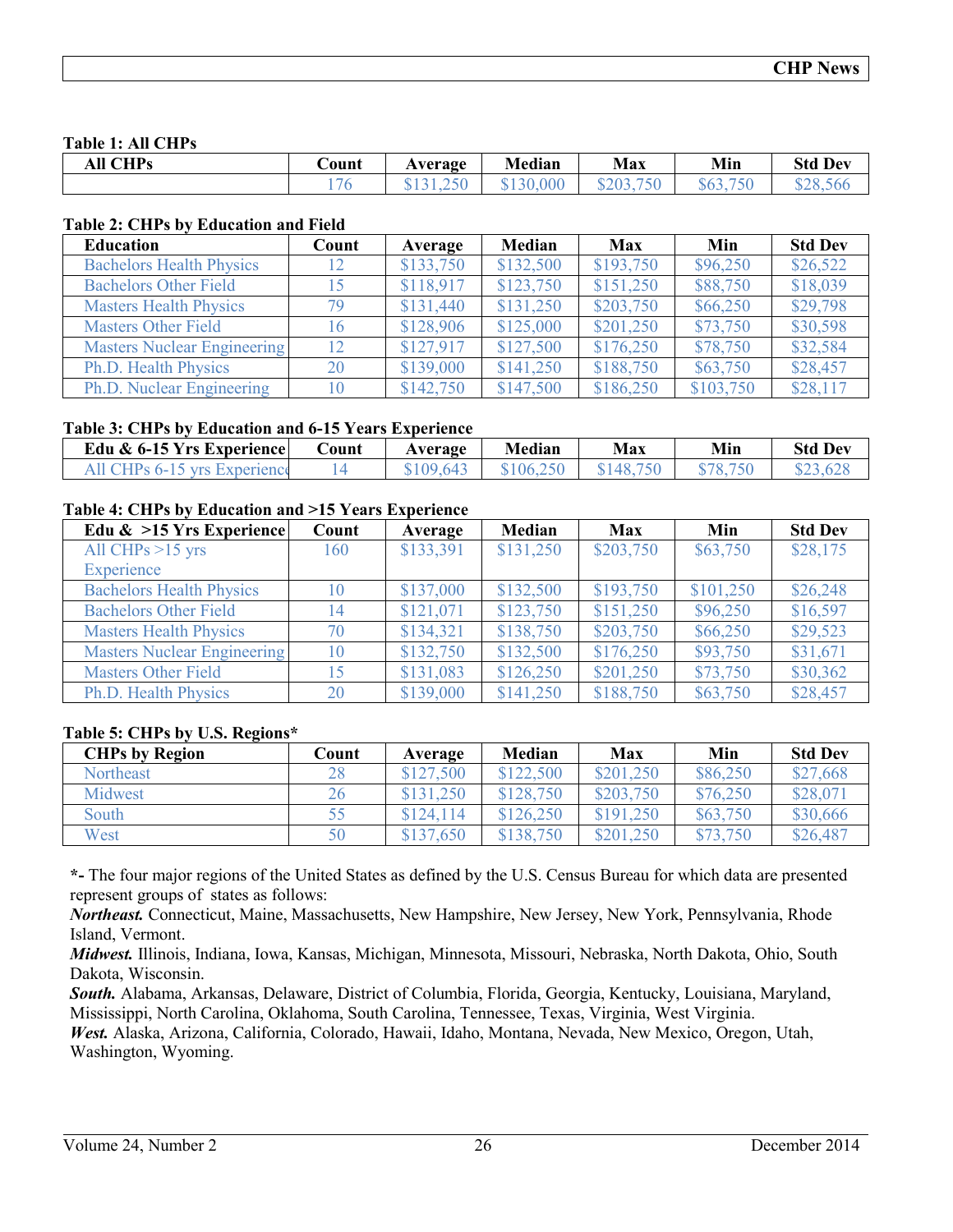#### **Table 6: Masters Health Physics and Primary Employer**

| <b>Masters Health Physics</b> | Count | Average   | Median    | Max       | Min       | <b>Std Dev</b> |
|-------------------------------|-------|-----------|-----------|-----------|-----------|----------------|
| & Primary Employer            |       |           |           |           |           |                |
| <b>Federal Government</b>     |       | \$138,542 | \$140,000 | \$178,750 | \$98,750  | \$22,700       |
| Medical                       |       | \$130,000 | \$128,750 | \$171.250 | \$81,250  | \$26,777       |
| <b>National Laboratory</b>    |       | \$137,019 | \$138,750 | \$181,250 | \$86,250  | \$24,482       |
| <b>Government Contractor</b>  |       | \$137,386 | \$133,750 | \$191.250 | \$101,250 | \$26,466       |

#### **Table 7: All CHPs by Other Certifications**

| <b>All CHPs by Other</b><br><b>Certifications</b> | Count | Average   | Median    | Max       | Min          | <b>Std Dev</b> |
|---------------------------------------------------|-------|-----------|-----------|-----------|--------------|----------------|
| <b>NRRPT</b>                                      | 30    | \$124,167 | \$125,000 | \$176,250 | \$71,250     | \$26,229       |
| <b>Other</b>                                      |       | \$132,446 | \$131,250 | \$186,250 | $\sqrt{750}$ | \$30,487       |

### **Table 8: Masters Health Physics and Primary Job Responsibility**

| <b>Masters Health Physics &amp;</b><br><b>Primary Job Responsibility</b> | .`ount | Average   | <b>Median</b> | Max       | Min      | <b>Std Dev</b> |
|--------------------------------------------------------------------------|--------|-----------|---------------|-----------|----------|----------------|
| <b>Applied Health Physics</b>                                            |        | \$128.843 | 136.250       | \$181.250 | \$66,250 | \$28,810       |

### **Table 9: All CHPs by Primary Job Responsibility**

| <b>Primary Job Responsibility</b> | Count | Average   | Median    | Max       | Min       | <b>Std Dev</b> |
|-----------------------------------|-------|-----------|-----------|-----------|-----------|----------------|
| Administration                    | 12    | \$135,208 | \$142,500 | \$178,750 | \$73,750  | \$29,628       |
| <b>Applied Health Physics</b>     | 52    | \$125,385 | \$125,000 | \$181,250 | \$66,250  | \$27,030       |
| Dosimetry                         | 14    | \$143,750 | \$142,500 | \$203,750 | \$101,250 | \$27,856       |
| <b>Emergency Preparedness</b>     | 13    | \$130,288 | \$138,750 | \$171,250 | \$96,250  | \$24,336       |
| <b>Medical Health Physics</b>     | 12    | \$136,875 | \$128,750 | \$193,750 | \$66,250  | \$40,803       |
| <b>Power Reactor</b>              | 14    | \$130,179 | \$127,500 | \$153,750 | \$106,250 | \$15,182       |
| <b>Regulations/Standards</b>      |       | \$136,250 | \$138,750 | \$161,250 | \$86,250  | \$21,186       |

# Table 10: CHPs as Professional Staff (All CHPs in this category and by Education)

| <b>CHPs as Professional Staff</b> | Count | Average   | <b>Median</b> | Max       | Min      | <b>Std Dev</b> |
|-----------------------------------|-------|-----------|---------------|-----------|----------|----------------|
| All CHPs in this Category         | 89    | \$130.801 | \$136,250     | \$201,250 | \$63,750 | \$26,360       |
| <b>Masters Health Physics</b>     | 36    | \$132,222 | \$137,500     | \$201,250 | \$81,250 | \$27,706       |
| <b>Masters Other Field</b>        |       | \$133,250 | \$131.250     | \$163,750 | \$96,250 | \$20,132       |
| <b>Ph.D. Health Physics</b>       |       | \$129,205 | \$136,250     | \$156,250 | \$63,750 | \$27,061       |

#### **Table 11: CHPs as Supervisor of Professional Staff (All CHPs in this category and by Education)**

| <b>CHPs as Supervisor of</b><br><b>Professional Staff</b> | Count | Average   | Median | Max       | Min      | <b>Std Dev</b> |
|-----------------------------------------------------------|-------|-----------|--------|-----------|----------|----------------|
| All CHPs in this Category                                 |       | \$135,927 |        | \$173,750 | \$86,250 | \$22,507       |
| <b>Masters Health Physics</b>                             |       | .389      |        | 3.750     | \$86,250 | \$22,630       |

#### **Table 12: All CHPs as Facility Manager, RPM/RSO, University RSO**

| <b>CHPs as RPM/RSO</b>  | .)ount | Average   | Median           | Max       | Min      | <b>Std Dev</b> |
|-------------------------|--------|-----------|------------------|-----------|----------|----------------|
| <b>All CHPs RPM/RSO</b> |        | \$138,594 | $\sqrt{138,750}$ | \$201,250 |          | \$23,514       |
| All CHPs University RSO |        | \$102,679 | \$105,000        | .250      | \$66,250 | \$30,583       |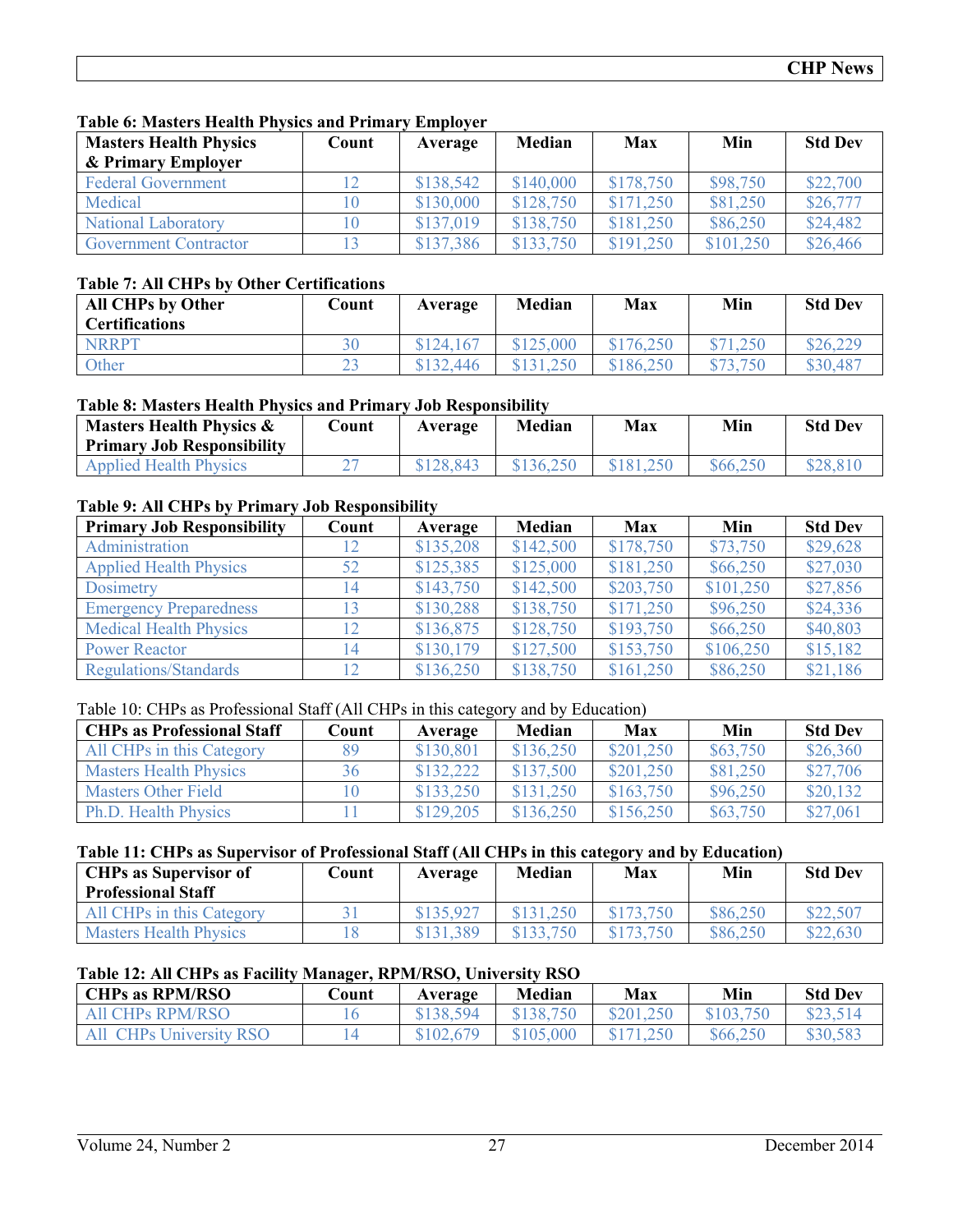

Volume 24, Number 2 Volume 24, Number 2

28

December 2014 December 2014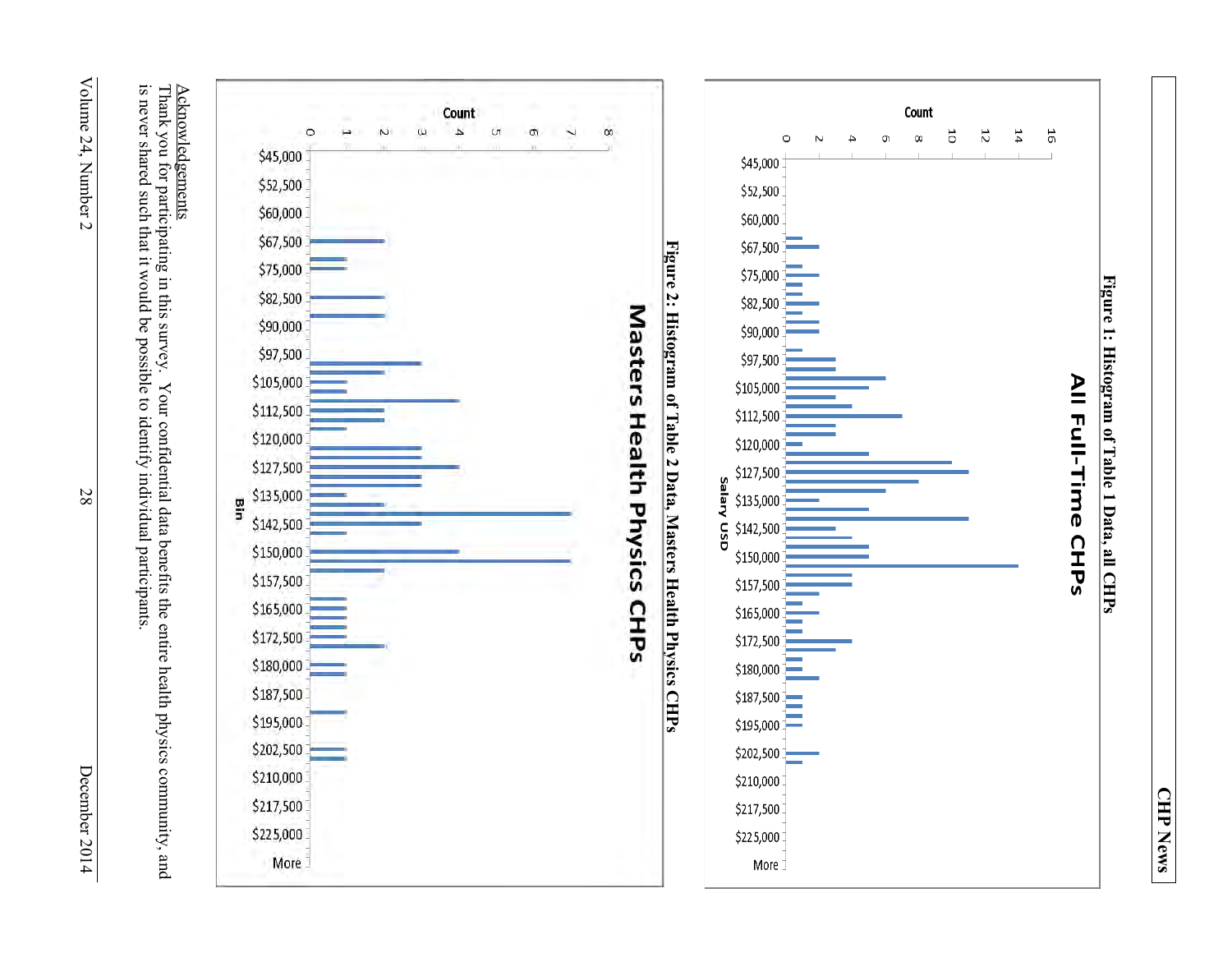# **THE 2014 HPS SALARY SURVEY**

# **Stephen L. Bump**

#### Introduction

The 2014 Health Physics Society (HPS) survey data was collected by having health physicists (HPs) submit their responses to survey questions on a webbased data entry form. As was done in previous years, data was collected in conjunction with a salary survey of certified health physicists (CHPs).

The CHP salary survey results will be reported separately in the *CHP News*.

The survey was also available in hardcopy form for those who preferred to fax or mail their responses.

Questions about this survey should be directed to **Stephen L. Bump** via email: [steve.bump@moellerinc.com](mailto:steve.bump@moellerinc.com)

#### Data Analysis

The salary ranges marked by HPs on the completed survey forms were rounded to the midpoints of those ranges before statistical analyses were performed. For example, if an HP marked the salary range \$50,000 to \$52,499, his or her salary was rounded to the midpoint value of \$51,250.

Responses from HPs who were either part-time or retired were not analyzed, since the data did not appear to allow meaningful comparisons to be made.



To minimize skewing the results, data from three survey respondents were excluded from the data analysis because they indicated that they earned more than \$225,000 per year.

HP salaries by region are also presented in this report.

#### Data Presentation

In an effort to make the results of the survey interesting and useful, HPs were subcategorized in several ways by education, primary job responsibility,

years of experience, and combinations of these subcategories.

Readers are advised that for statistical validity, results were given only if there were 10 or more HPs within that subcategory. Data presented for one subcategory of HPs may not be possible for another subcategory. There were approximately 20% fewer respondents in 2014 than in 2013, for example.

The subcategories in the tables may also change from year to year, depending on the number of responses received. Every effort was made to keep the subcategories consistent with previous surveys, but if there were fewer than 10 HPs, the results were not given.

#### Tables and Figures

Tables show results for fulltime HPs who received health vacation and retirement benefits from their primary employer unless otherwise noted.

Histograms of the data shown in Table 1–All HPs and in Table 2–Master's Health Physics are included as Figures 1 and 2 respectively.

**All of the following tables are for full-time HPs with health, vacation, and retirement benefits unless otherwise indicated.** 

#### **Table 1: All HPs**

| <b>All HPs</b> | Count | Average   | Median | Max                    | Min      | <b>Std Dev</b> |
|----------------|-------|-----------|--------|------------------------|----------|----------------|
| <b>HPs</b>     | 205   | \$103,872 |        | $$101,250$   \$183,750 | \$38,750 |                |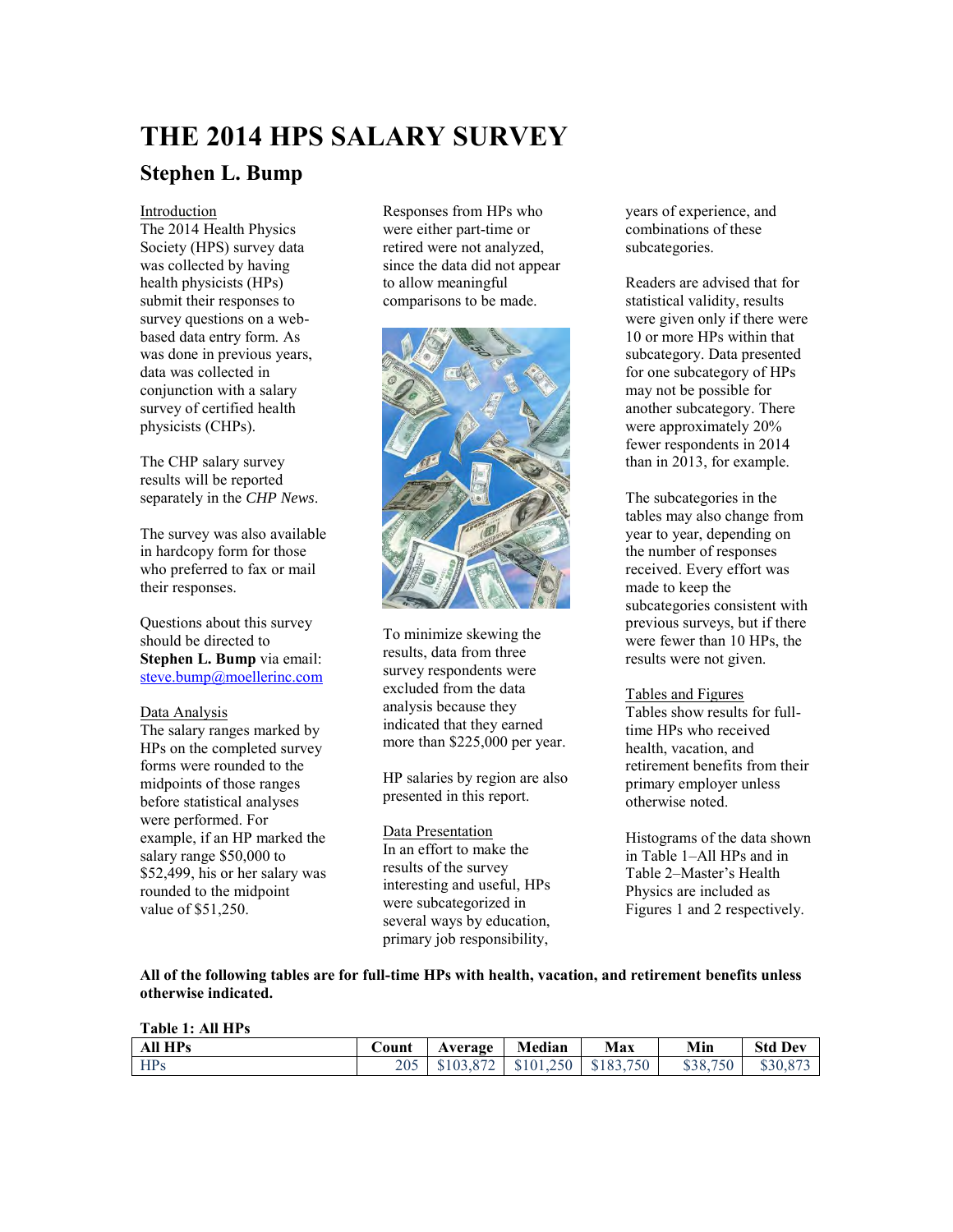#### **Table 2: HPs by Education and Field**

| Education                      | Count          | Average   | Median    | <b>Max</b> | Min      | <b>Std Dev</b> |
|--------------------------------|----------------|-----------|-----------|------------|----------|----------------|
| Bachelor's - HP                | 26             | \$94,808  | \$92,500  | \$176,250  | \$43,750 | \$31,750       |
| Bachelor's - Other             | 49             | \$97,015  | \$88,750  | \$178,750  | \$38,750 | \$30,996       |
| Master's - HP                  | 62             | \$110,202 | \$108,750 | \$183,750  | \$51,250 | \$33,220       |
| Master's - Other               | 40             | \$105,688 | \$102,500 | \$163,750  | \$51,250 | \$27,371       |
| Master's - Nuclear Engineering | $\overline{1}$ | \$113,977 | \$108,750 | \$163,750  | \$78,750 | \$30,320       |
| $PhD - All$                    | 23             | \$107.880 | \$106.250 | \$156,250  | \$51,250 | \$27,434       |

#### **Table 3: HPs by Education and <6 Years Experience**

| Edu $\< 6$ Yrs Experience       | Count | Average  | Median   | Max       | Min      | <b>Std Dev</b> |
|---------------------------------|-------|----------|----------|-----------|----------|----------------|
| All $HPs \leq 6$ vrs Experience |       | \$79,893 | \$81,250 | \$108.750 | \$43,750 | \$16.02        |
| Bachelor's - all Fields         |       | \$80,625 | \$78,750 | \$101.250 | \$43,750 |                |
| Master's - HP                   |       | \$78,173 | \$78,750 | \$108.750 |          | \$15.684       |

#### **Table 4: HPs by Education and 6-15 Years Experience**

| Edu & 6-15 Yrs Experience   | Count | Average   | Median                | Max                   | Min      | <b>Std Dev</b> |
|-----------------------------|-------|-----------|-----------------------|-----------------------|----------|----------------|
| All HPs 6-15 Yrs Experience |       | \$92,550  |                       | $$86,250$   \$158,750 | \$38,750 | \$26,998       |
| Master's - HP               |       | \$113,750 | $$107.500$ $$176.250$ |                       | \$66,250 | \$29.867       |

#### **Table 5: HPs by Education and >15 Years Experience**

| Edu $\&$ >15 Yrs Experience | Count | Average   | Median    | Max       | Min      | <b>Std Dev</b> |
|-----------------------------|-------|-----------|-----------|-----------|----------|----------------|
| Bachelor's - HP             |       | \$113,750 | \$107,500 | \$176,250 | \$66,250 | \$29,867       |
| Bachelor's - Other          | 30    | \$105,583 | \$105,000 | \$178,750 | \$56,250 | \$33,081       |
| Master's - HP               | 38    | \$124,605 | \$127,500 | \$183.750 | \$61,250 | \$29,565       |
| Master's - Other            | 23    | \$110,924 | \$111,250 | \$163,750 | \$61,250 | \$26,169       |
| $PhD - All$                 |       | \$124,886 | \$128.750 | \$156,250 | \$78,750 | \$22,841       |

#### **Table 6: HPs by U.S. Regions\***

| <b>HPs by Region</b> | Count | Average   | Median    | Max       | Min      | <b>Std Dev</b> |
|----------------------|-------|-----------|-----------|-----------|----------|----------------|
| <b>Northeast</b>     | 38    | \$96,974  | \$91,250  | \$181.250 | \$43,750 | \$31,013       |
| Midwest              | 34    | \$97,426  | \$95,000  | \$176.250 | \$51,250 | \$27,942       |
| South                | 59    | \$108.496 | \$103.750 | \$183,750 | \$38,750 | \$34,708       |
| West                 | 49    | \$108.648 | \$103.750 | \$176.250 | \$58,750 | \$28,020       |

**\***The four major regions of the United States as defined by the U.S. Census Bureau for which data are presented represent groups of states as follows:

*Northeast.* Connecticut, Maine, Massachusetts, New Hampshire, New Jersey, New York, Pennsylvania, Rhode Island, Vermont.

*Midwest.* Illinois, Indiana, Iowa, Kansas, Michigan, Minnesota, Missouri, Nebraska, North Dakota, Ohio, South Dakota, Wisconsin.

*South.* Alabama, Arkansas, Delaware, District of Columbia, Florida, Georgia, Kentucky, Louisiana, Maryland, Mississippi, North Carolina, Oklahoma, South Carolina, Tennessee, Texas, Virginia, West Virginia.

*West.* Alaska, Arizona, California, Colorado, Hawaii, Idaho, Montana, Nevada, New Mexico, Oregon, Utah, Washington, Wyoming.

| <b>Master's Health Physics</b><br>& Primary Employer | Count | Average   | Median    | Max         | Min      | <b>Std Dev</b> |
|------------------------------------------------------|-------|-----------|-----------|-------------|----------|----------------|
| Medical                                              |       | \$118.250 | \$126.250 | \$181.250   | \$63,750 | \$34,255       |
| Federal                                              |       | \$118.250 | \$116.250 | \$183.750   | \$58,750 | \$32,580       |
| University                                           | 14    | \$86.071  | \$86,250  | $$141\,250$ | \$51,250 | \$23,747       |

**Table 7: Master's Health Physics and Primary Employer**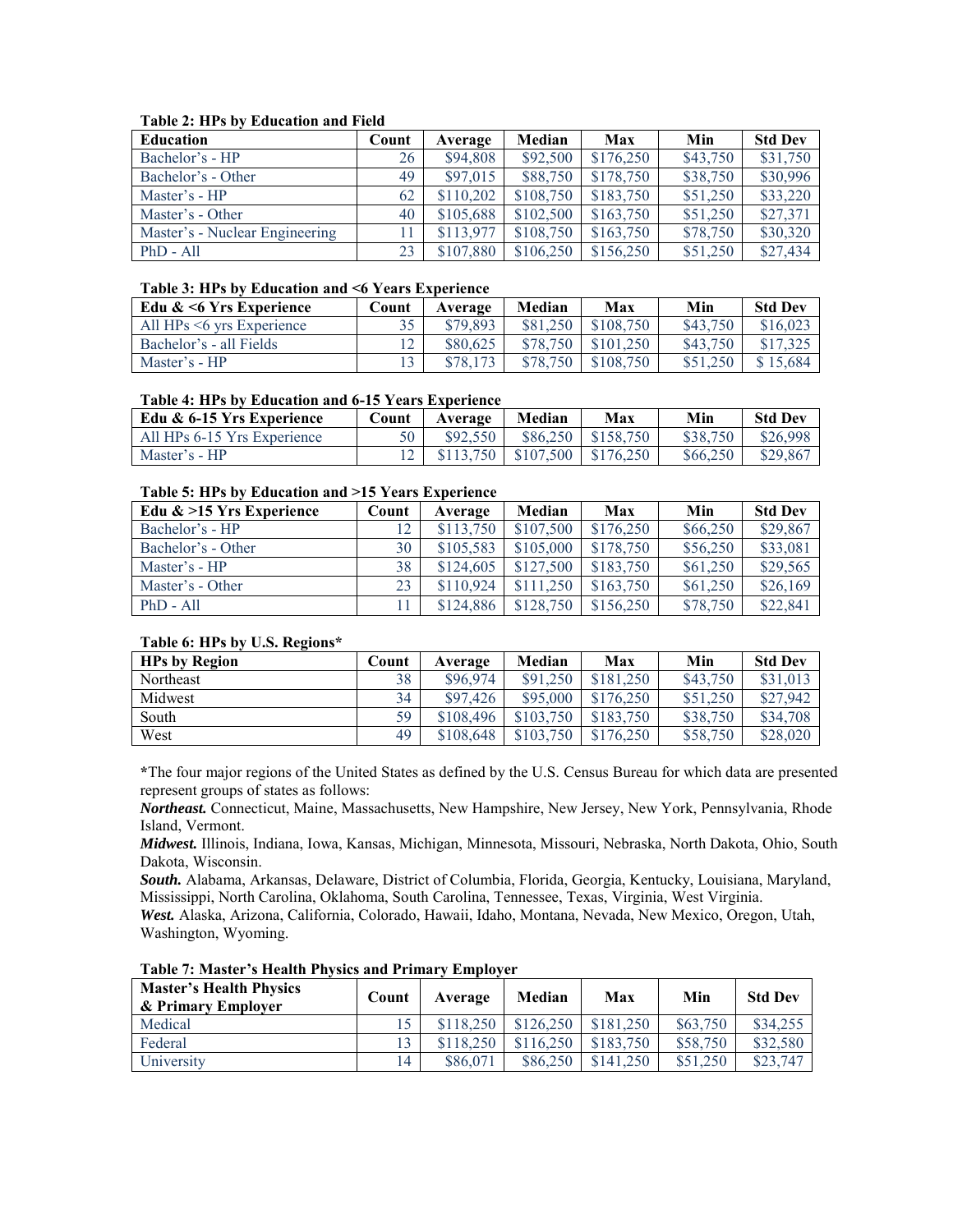#### **Table 8: All HPs by Other Certifications**

| All HPs by Other<br><b>Certifications</b> | Count | Average   | Median    | Max       | Min      | <b>Std Dev</b> |
|-------------------------------------------|-------|-----------|-----------|-----------|----------|----------------|
| <b>NRRPT</b>                              | 32    | \$107.031 | \$100,000 | \$176,250 | \$58,750 |                |
| Other                                     | 53    | \$116,486 |           | \$181.250 | \$61,250 | \$30.138       |

#### **Table 9: Master's Health Physics and Primary Job Responsibility**

| Master's Health Physics &<br><b>Primary Job Responsibility</b> | Count | Average   | Median     | Max       | Min      | <b>Std Dev</b> |
|----------------------------------------------------------------|-------|-----------|------------|-----------|----------|----------------|
| <b>Applied Health Physics</b>                                  |       | \$102.386 | $$91\,250$ | \$146.250 | \$63,750 | \$29,65        |
| <b>Medical Health Physics</b>                                  |       | \$128.295 | \$131.250  | \$181.250 | \$68,750 | \$31.48        |

#### **Table 10: All HPs by Primary Job Responsibility**

| <b>Primary Job Responsibility</b> | Count | Average   | Median    | <b>Max</b> | Min      | <b>Std Dev</b> |
|-----------------------------------|-------|-----------|-----------|------------|----------|----------------|
| Administration                    | 13    | \$104,135 | \$106,250 | \$133,750  | \$66,250 | \$25,635       |
| <b>Applied Health Physics</b>     | 47    | \$101,144 | \$96,250  | \$176,250  | \$51,250 | \$29,461       |
| Dosimetry                         | 10    | \$118,000 | \$123,750 | \$146,250  | \$68,750 | \$25,001       |
| Environmental                     | 17    | \$106,250 | \$106,250 | \$136,250  | \$51,250 | \$24,431       |
| Instrumentation                   | 11    | \$90,568  | \$86,250  | \$146,250  | \$38,750 | \$31,127       |
| <b>Medical Health Physics</b>     | 19    | \$118,487 | \$118,750 | \$181,250  | \$61,250 | \$30,888       |
| Radiological Assessment           | 17    | \$97,721  | \$93,750  | \$181,250  | \$61,250 | \$29,844       |
| Regulations/Standards             | 16    | \$106,406 | \$100,000 | \$178,750  | \$43,750 | \$33,757       |

#### **Table 11: HPs as Professional Staff (All HPs in this category and by Education)**

| <b>HPs as Professional Staff</b> | Count | Average   | Median    | Max       | Min      | <b>Std Dev</b> |
|----------------------------------|-------|-----------|-----------|-----------|----------|----------------|
| All HPs in this category         | 107   | \$101,110 | \$101,250 | \$81,250  | \$51,250 | \$29,954       |
| Bachelor's - Health Physics      | 14    | \$84,643  | \$77,500  | \$133,750 | \$61,250 | \$24,191       |
| Bachelor's - Other Field         | 25.   | \$97,450  | \$96,250  | \$151,250 | \$51,250 | \$27,803       |
| Master's - Health Physics        | 33    | \$103,068 | \$101.250 | \$181.250 | \$51,250 | \$31,327       |
| Master's - Other Field           | 18    | \$109,861 | \$110,000 | \$163,750 | \$51,250 | \$34,001       |

#### **Table 12: HPs as Supervisor of Professional Staff (All HPs in this category and by Education)**

| <b>HPs as Supervisor of</b><br><b>Professional Staff</b> | Count | Average   | Median | Max                      | Min | <b>Std Dev</b> |
|----------------------------------------------------------|-------|-----------|--------|--------------------------|-----|----------------|
| All HPs in this category                                 |       | \$112.083 |        | $$111.250 \mid $181.250$ |     | \$30,744       |

#### **Table 13: All HPs as Facility Manager, RPM/RSO, University RSO**

| <b>HPs as RPM/RSO</b>    | Count | Average   | Median    | Max       | Min      | <b>Std Dev</b> |
|--------------------------|-------|-----------|-----------|-----------|----------|----------------|
| All HPs - RPM/RSO        | 28    | \$110.268 | \$105,000 | \$176.250 | \$68,750 | \$26,860       |
| All HPs - University RSO | 19    | \$89.145  | \$83.750  | \$148.750 | \$61,250 | \$23,322       |
| All HPs - Medical RSO    |       | \$116.417 | \$118.750 | \$151.250 | \$61,250 | \$26,057       |